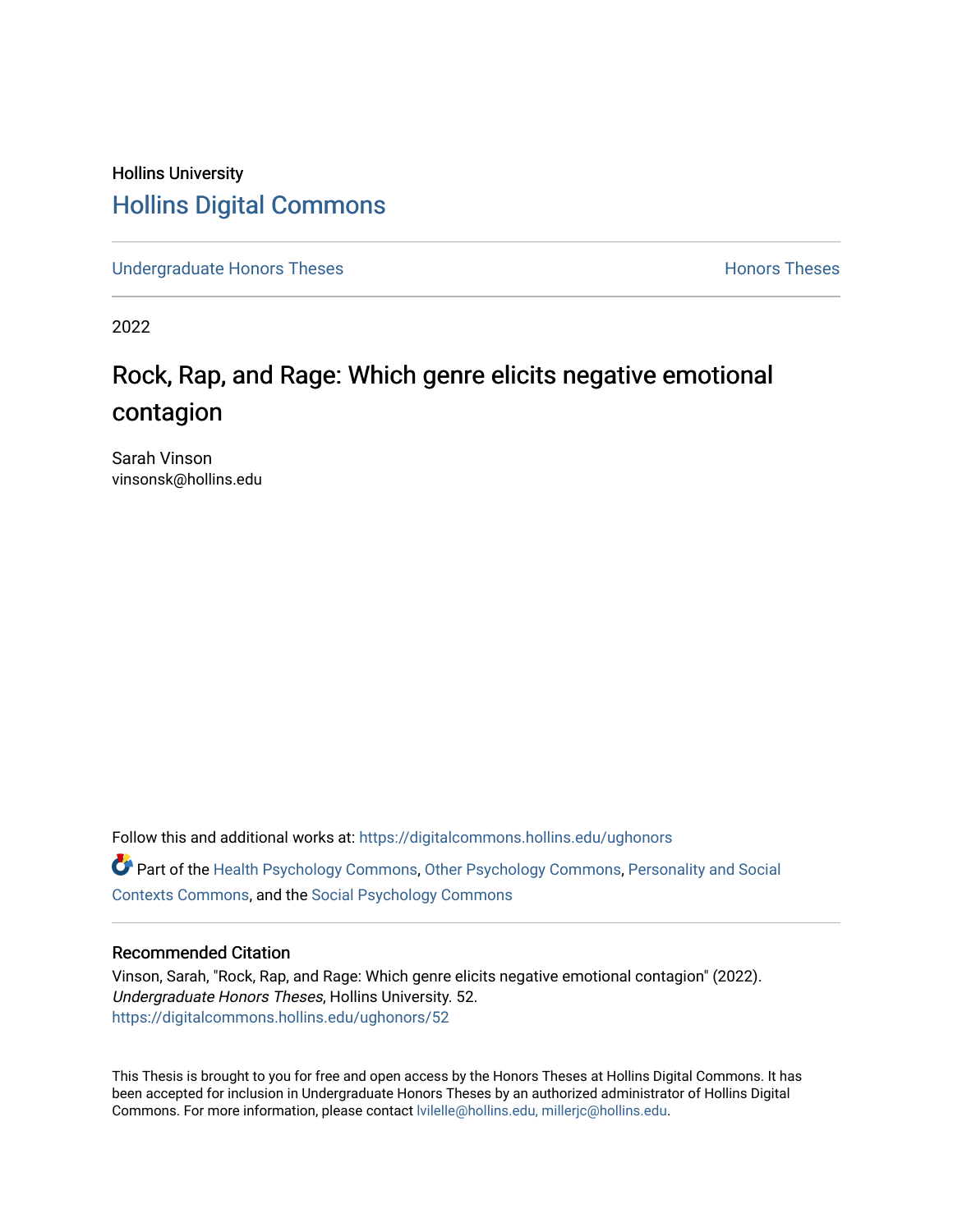Running Head: Rock, Rap, and Rage

# ROCK, RAP, AND RAGE: WHICH GENRE ELICITS NEGATIVE EMOTIONAL

## CONTAGION

by Sarah K. Vinson 2022

Presented in partial fulfillment of the requirements for Bachelor's degree in Psychology

> Hollins University Roanoke, Virginia May 2022

Director of Essay: Professor Richard Michalski Department: Psychology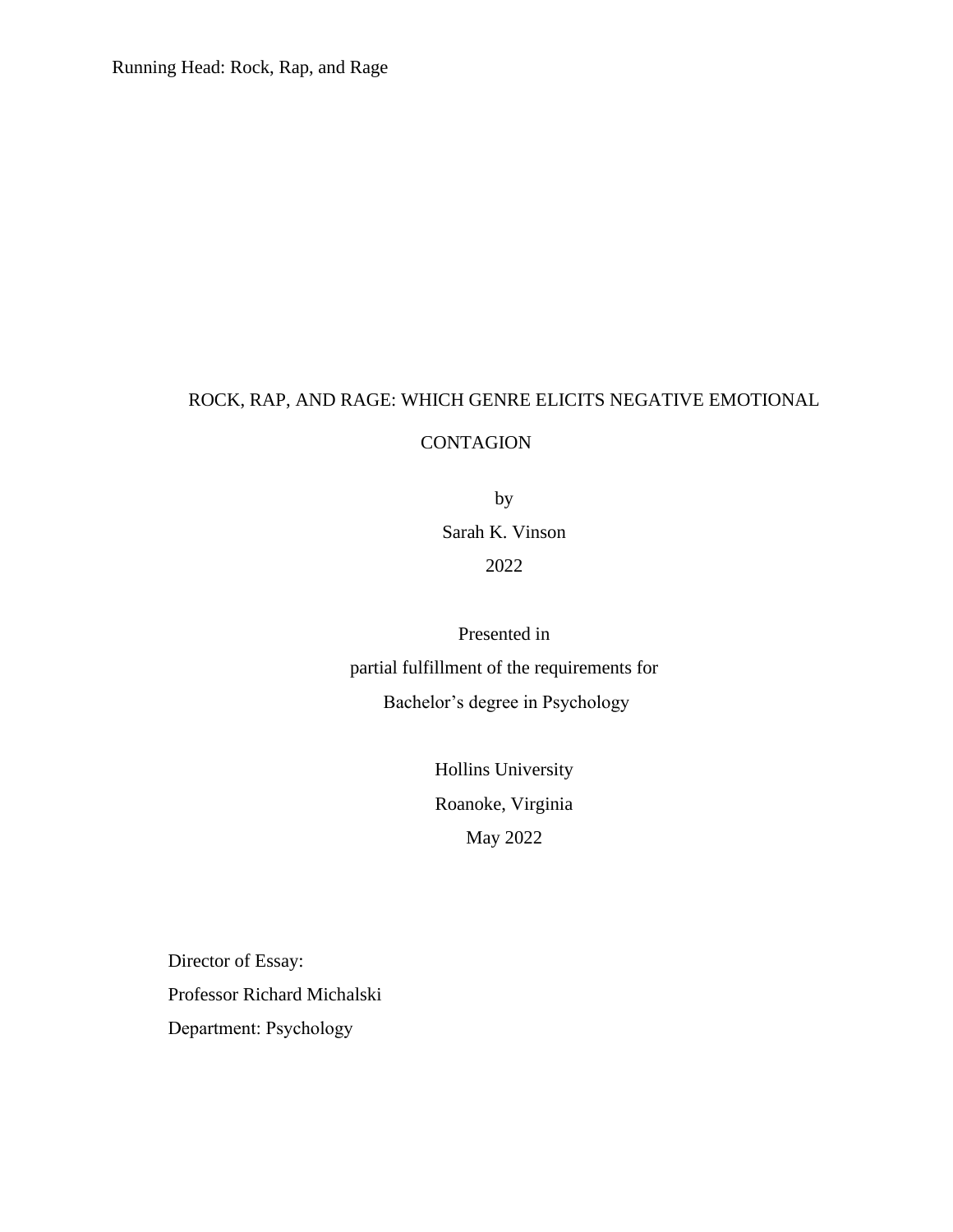#### Abstract

Previous studies have analyzed the effects of the heavy metal and rap music genres, both together and separately, to study the music's influence on aggressive behavior. A lack of studies analyzing the effect of one group against the other are available to assess which group it is that elicits higher negative emotional contagion. The current study is a follow-up to a pilot study conducted to assess whether it was heavy metal or rap music that elicited higher negative emotional contagion. Personality type using the *10-Item Big Five Inventory* and the *Trait Anger Scale* allowed the researcher to compare several personality dimensions with their reactions to the music they were assigned to. There was no significant findings in the current research which is contradictory to the pilot study conducted in 2019.

*Keywords:* Rock, rap, aggression, emotional contagion, music genre, personality traits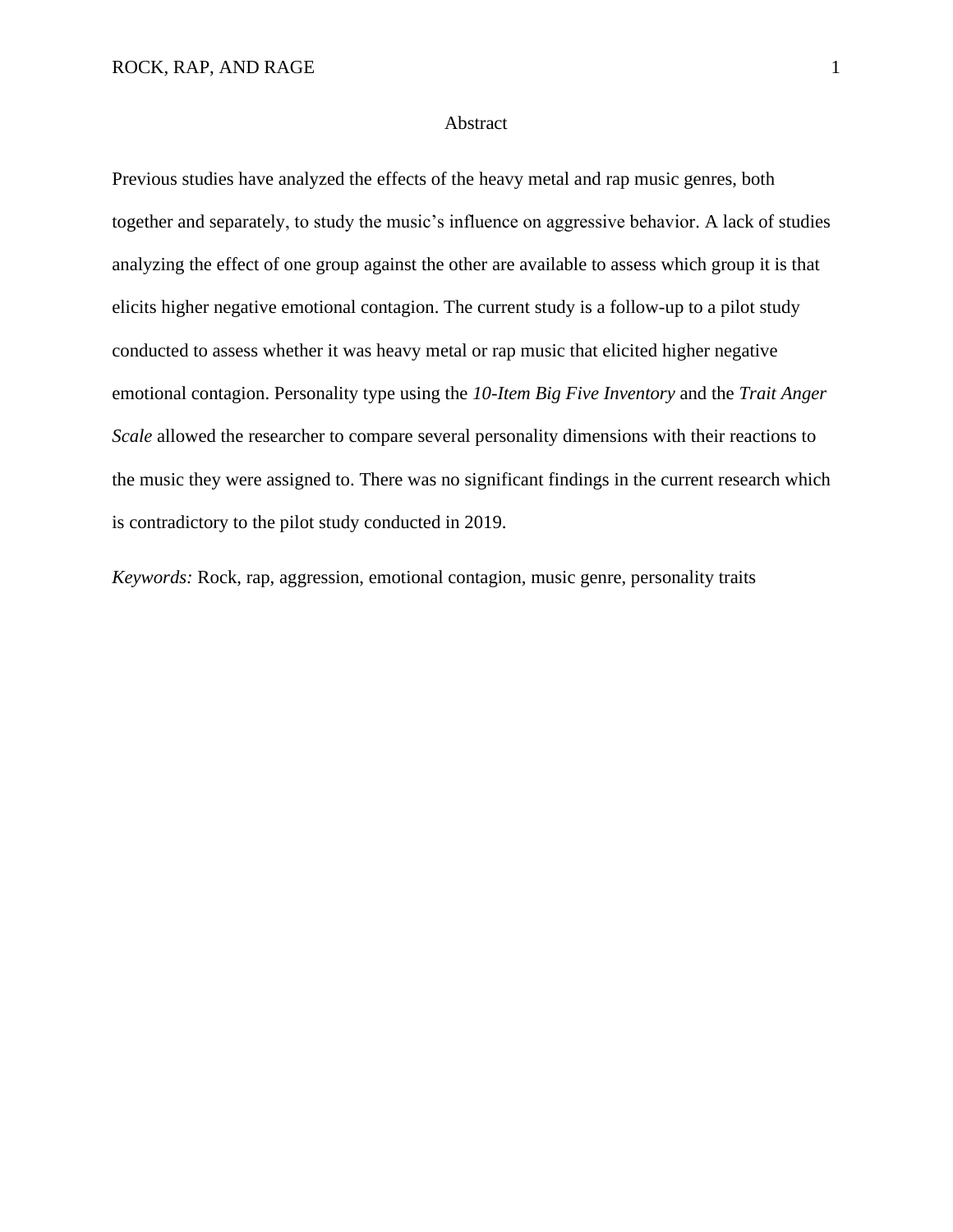#### Rock, Rap, and Rage:

#### Which Genre Elicits Negative Emotional Contagion

*"It is always fatal to have music or poetry interrupted." – George Eliot*

*"I'm never enough. You bled me dry, using me up. Dissatisfied, and used. Another key to the empty spot in you." - Slipknot*

*"I got a song filled with shit for the strong willed. When the world gives you a raw deal. Set you off 'til you scream, "piss off, screw you." – Eminem*

Music is one of the most used forms of media among young people in America (Pieschl & Fegers, 2015). According to SoundMaximum.com, in 2018, the *Music Genre Song Consumption Shares in U.S. 2018* showed that among adolescents, Hip-Hop/Rap was the most listened to form of music at 24.70%. Pop came in second at 19.00%. Rock came in third at 11.70% (soundmaximum.com) in music consumption throughout the United States. In music, artists pour their emotions about everyday life, experiences, dreams, hopes, and fears. Music is the one area of life that can be experienced at any time and can have a broad range of influence on psychological functions and is thought to be the way humans regulate those emotions (Chamorro-Premuzic, T. and Furnham, A., 2007. pg. 175-176). Throughout the history of Heavy Metal and Rap, a sense of anger has been a powerful emotion that runs through the lyrics they sing. Heavy metal music is known for its loudness and typically has a fast tempo with powerful vocals. Most heavy metal is played with drums, electric guitars, and screaming. Rap music is known for its fast-paced speech, often rhyming lyrics, and predominately focuses on those lyrics. Throughout the lifetime of heavy metal and rap, there have been multiple attempts to ban the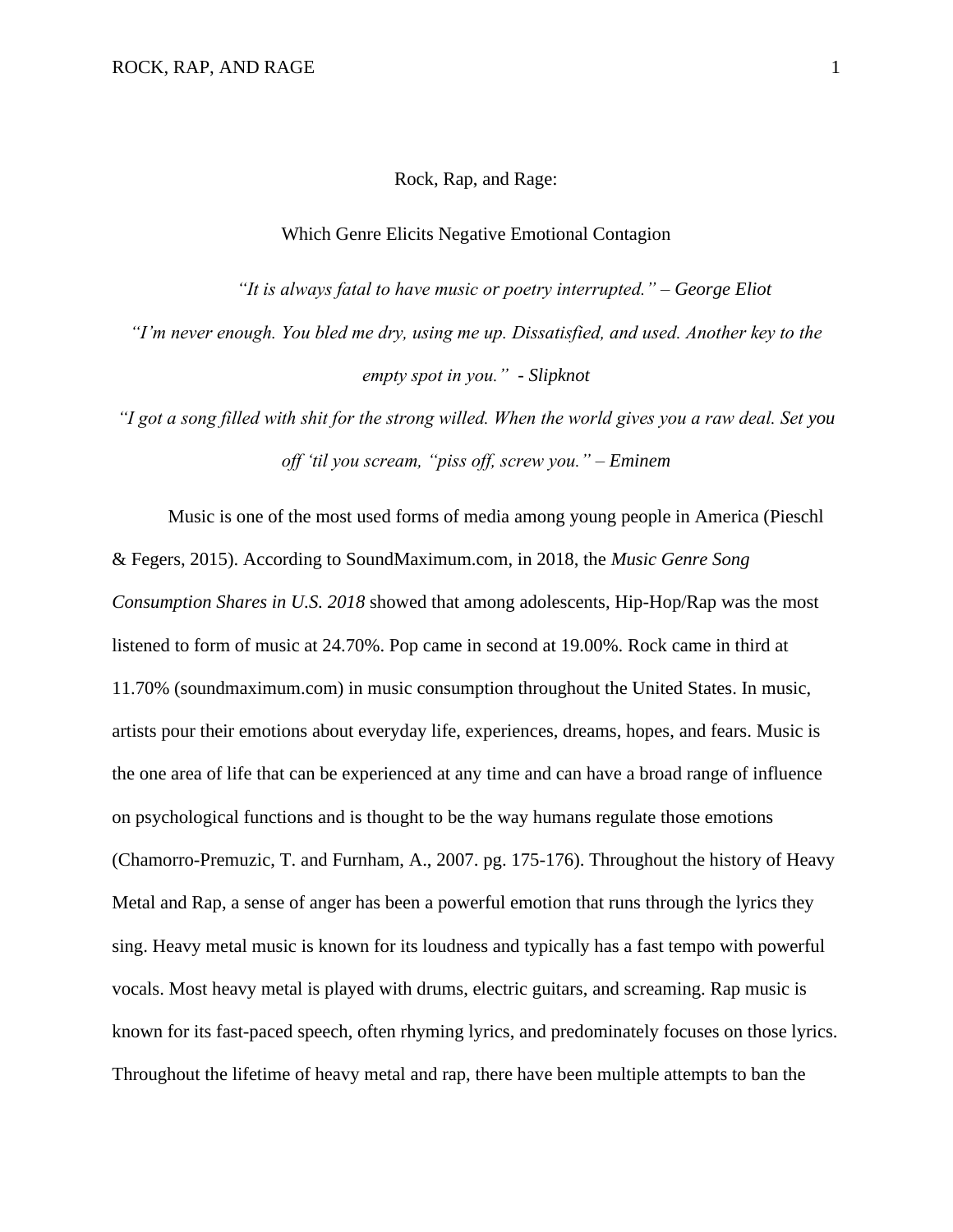genres for their overall aggressive nature (Shafron & Karno, 2013) and raised reactions among legislation calling on changes (Hunnicutt & Andrews, 2009).

The NCAC presents a brief outline of the history of music censorship (NCAC.org). In 1934, Congress created the Federal Communications Commission (FCC) to help monitor different media outlets. After establishing the FCC, police and local governments started to censor and ban music that they found obscene. From seizing records at the border to radio stations burning them, performers found themselves more and more censored and banned from performances as the years progressed. In 1955, Elvis received threats of arrest from Florida police if he did not stand still while on stage. It was thought that his dancing was 'obscene,' meanwhile, an Alabama radio station rejected R&B music and would not play any on their channel. Just a year later in Alabama, Nat King Cole was assaulted for bringing out "animalistic behavior" in people through his music. Not until 1973 did court cases start to appear, analyzing the First Amendment and obscenities (ncac.org). Even as late as October 2019, there were successful removal of rappers from music festivals for concerns on safety. While these court cases paved the way for artists to release the music they wanted, it still meets criticisms to this day. Some of the intentions to ban music has to do with lyric content with drugs, sex, and violence, while other bans focused on the dancing affiliated with the music.

The aggression in the lyrics of heavy metal and rap music, while allowing the artist to get out their feelings, can also cause negative emotional contagion. Emotional contagion is an unconscious and automatic response to the emotional feelings of others. These feelings often leave the person feeling the same as their companion (Hatfield, Cacioppo & Rapson, 1993). Negative emotional contagion refers to aggression, anger, and other negative thoughts, feelings, and actions that a person is hearing or witnessing become their own. One study found that when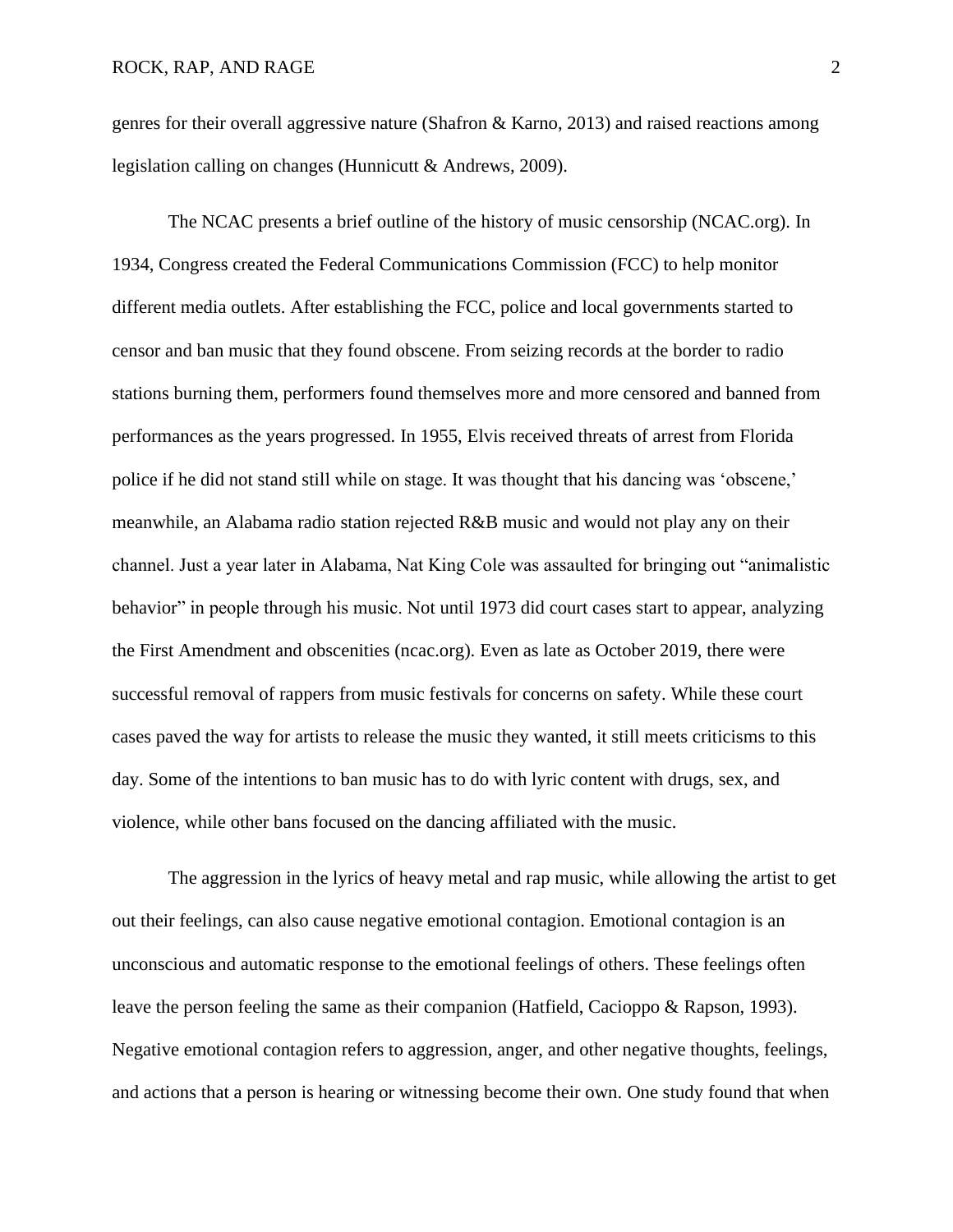#### ROCK, RAP, AND RAGE 3

college students hear violent music, it raised aggressive thoughts/feelings (Anderson, Carnagey, & Eubanks, 2003). The researchers also found that trait hostility positively correlated with state hostility with violent music in general, not one specific genre of music. While many researchers study the effects of one genre (heavy metal or rap) against a control group, or both genres against a control group, the current study will look at each individually against a control group to see which genre has higher negative emotional contagion. The present study seeks to understand whether heavy metal or rap elicits higher levels of negative emotional contagion. These emotions will be analyzed while listening to a representative from the heavy metal or rap music genres. There is also a control group in which the song is not supposed to elicit negative emotional contagion. Measuring the feelings of merging emotional contagion with the music assigned will allow for the study of each genre and the possible effects brought on to the participants. Lyrics will not be a factor in this study; but rather the overall nature of the instrumental music itself. This study explored the range of differences (if there are differences) between the groups.

A secondary look at the research will test if personality traits correlate with the emotions felt during their listening experience. Studies by Thompson, W.F., Geeves, A.M., and Olsen, K.N. (2019) and Sharman, L., and Dingle, G.A. (2015) found that negative emotional contagion does not increase within naturally angry person. The research showed correlations between extreme music and the positive effect on an angry person's ability to process healthy ways of coping with anger. Thompson and colleagues found that individuals who preferred music such as heavy metal (rebellious and intense) were "found to be more open to new experiences, considered themselves to be intelligent and athletic, and showed no signs of neuroticism or disagreeableness" (Thompson, Geeves, & Olsen, 2018; pg. 219). The researchers also found a correlation between interactions with violent music and emotional and behavioral problems.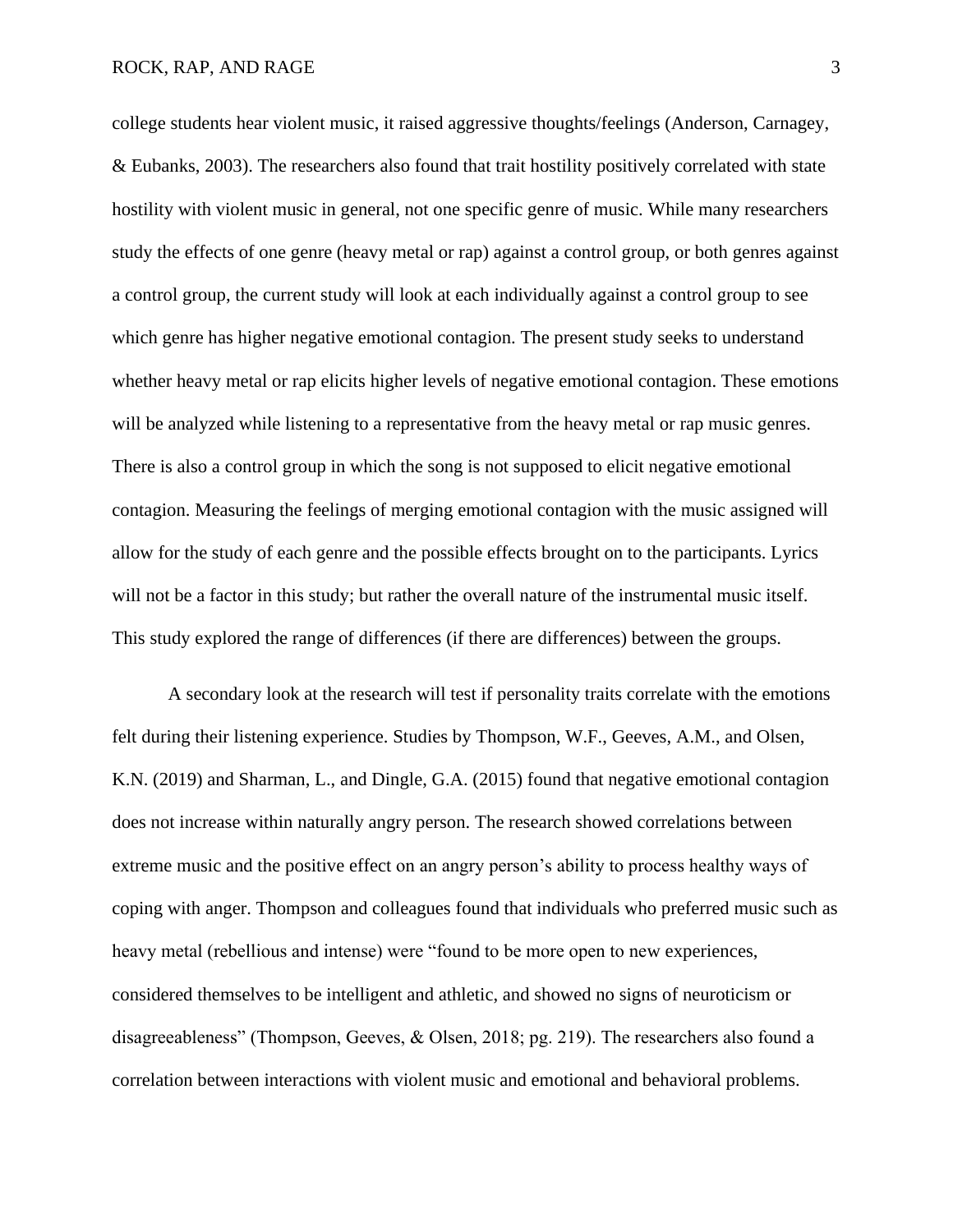#### ROCK, RAP, AND RAGE 4

In *The Musical Temperament* (Kemp, 1996), the author cites many research studies involving personality and the kind of music preferred. For example, studies have shown that extroverts will gravitate towards classical music that is solid and has weight; it is bright, predictable, and balanced. Introverts, however, will favor music that is deep in meaning for them. They feel that they can become one with the music and the feelings the music releases (p.123). Kemp also mentioned the connection to past experiences that draw people to specific music (125). While the book focuses on classical music, the ideology can apply to any form of music. The feelings can remind you of happy times, sad times, the best day of your life or the worst day of your life. Either way, the music allows you to feel those emotions and give the listener a chance to process those feelings.

Music aids in the regulation of emotions and developing coping strategies (Chamorro-Premuzic, T., and Furnham, A. (2007). The psychological benefits of music range from expressing emotion, to dealing with death, to patients with Dementia and Alzheimer's. In fact, music has been an important part of life since Ancient Greece (Liljeström, S., Juslin, P.N., and Västfjäll, D., 2012). Researchers have also found that self-chosen music can show favoring elements when dealing with the emotions expressed. While the current study does not allow participants to choose the song they are assigned, it will be interesting to note whether their usual choices in music will show differences in how they elicit emotions.

A pilot study was conducted in 2019 to assess negative emotional contagion with the music selected for the current study. The pilot study also used the same testing as the current study, but additional testing was added for assessing personality. The current study also added a wider participation pool which included men and other age brackets. The goal was to assess the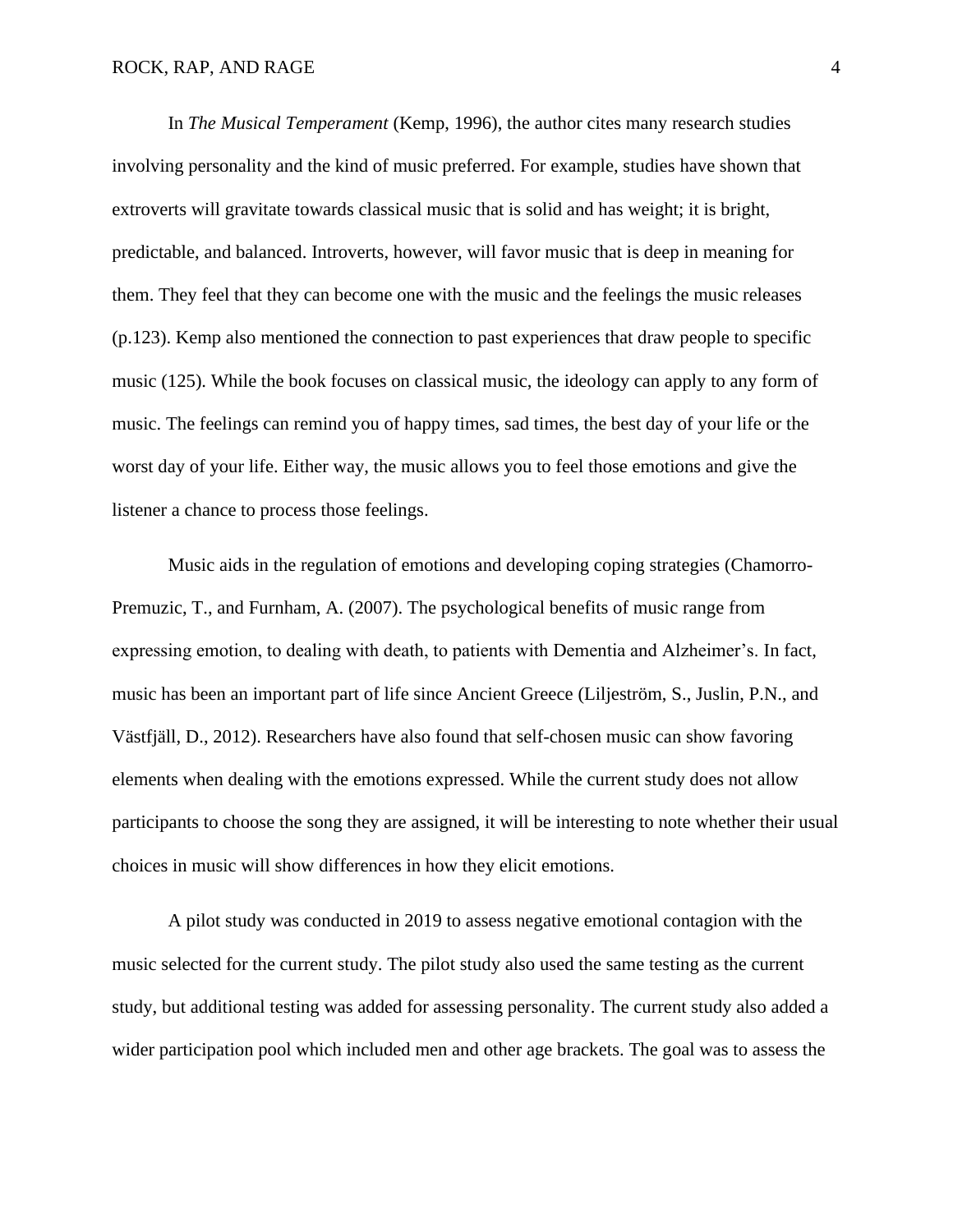differences between men and women, however, there was not enough male participants to complete those tests.

The following hypothesis was analyzed using multiple tests: the Subjective Happiness Scale (SHS), Word Fragment Completion Task, Subjective Anger Scale (SAS), Trait Anger Scale (TAS). The Word Fragment Completion Task and the Subjective Anger Scale assessed any increase in negative emotional contagion immediately after listening to the assigned song. We predict that there will be an overall difference in negative emotional contagion as measured by the number of aggressive words in the Word Fragment Completion Task and the Subjective Anger Scale between the heavy metal, rap, and control groups.

*Hypothesis 1*: There will be a difference in the levels of negative emotional contagion with rap showing greater levels of anger than heavy metal.

*Hypothesis 2*: Personality traits will be significantly correlated with emotions experienced during listening.

*Hypothesis 3*: People who score lower on trait anger (greater dispositional happiness) will show less anger than people who report higher trait anger scores.

#### Method

#### *Participants*

A sample size of  $N = 79$  was obtained from a small southern women's college, and throughout various outside areas from business flyers, social media outlets, family, and friends. All participants participated on a voluntary basis and had to be at least 18 years of age. A total of 18 participants were removed because they did not complete the survey or did not consent to the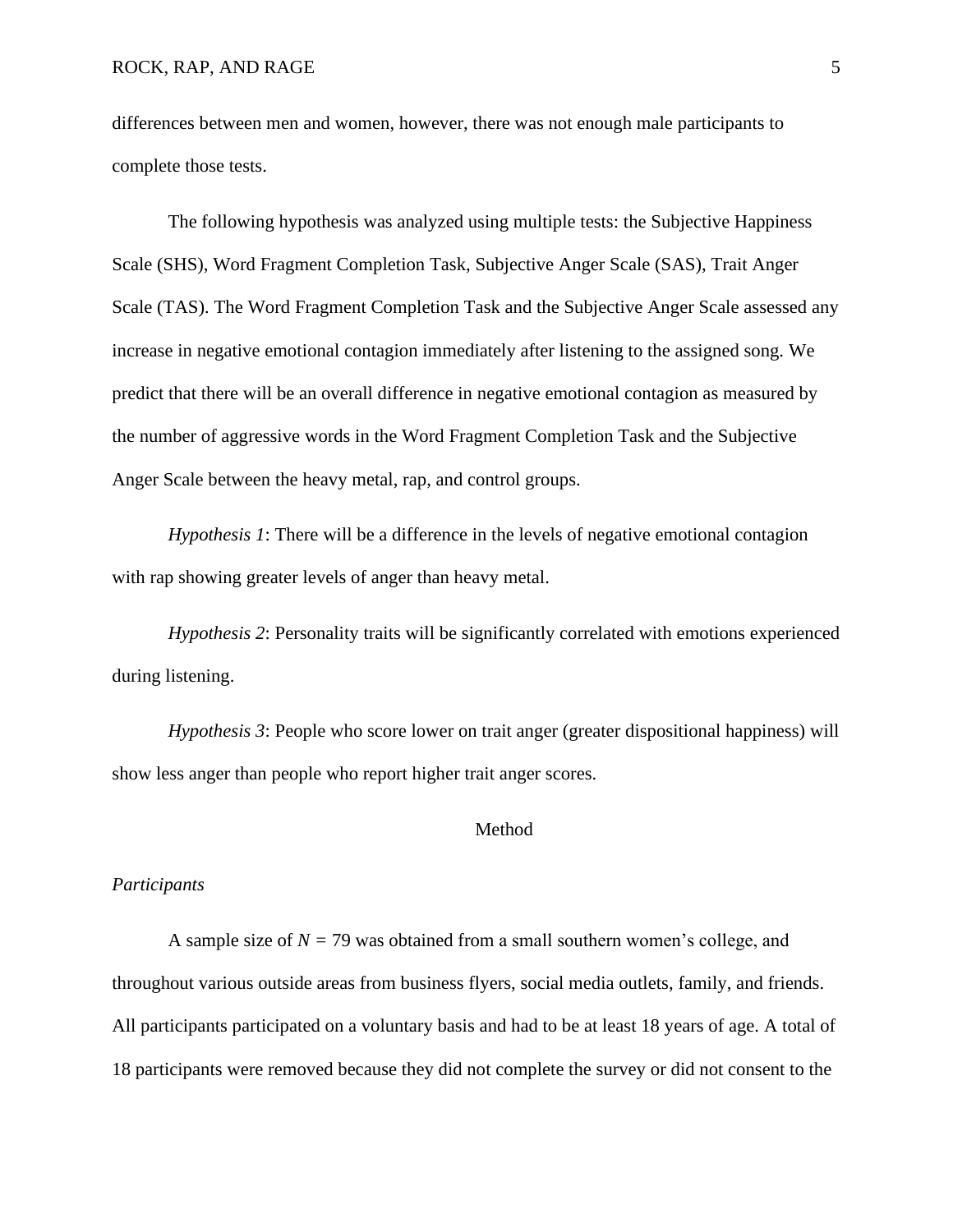study. This left us with a sample size of *N=* 61. Everyone is eligible to participate in the study so long as they were at least 18. There were 42 Hollins University students ranging from First Years to Horizon students (9 First Years, 14 sophomores, 10 juniors, 8 seniors, and 1 Horizon Student). There were 18 participants that were not students of Hollins University. Age ranges of the participants were as follows: 34 (18-24 years old), 10 (25-34 years old), 9 (35-44 years old), 4 (45-54) years old,  $2(55-64 \text{ years old})$ , and  $2(65+ \text{ years old})$ .

The consent form informed the participants that they could stop at any time with no repercussions because they withdrew. They were given a vague idea of what the study was to analyze without giving away the true nature as to not elicit what the research wants to find, but rather what they actually felt while participating. Participants were also informed of the potential violent themes and strong content of the songs. There were other demographic questions, however, they were just to see the broad ranges of participants gathered. For their participation, extra credit in psychology classes were offered and both non-students and students were entered into a drawing for one of two \$25 Amazon gift cards. The Debriefing form at the conclusion of the study informed the participants of the true nature of the study and give information for any resources they may need in the unlikely event that the participant needs to speak with someone.

## *Design*

The study was conducted by a between-subjects experimental design. Three groups (heavy metal, rap, and control groups) completed the Subjective Happiness Scale (SHS), Word Fragment Completion Task, Subjective Anger Scale (SAS), Trait Anger Scale (TAS), 10-item Big Five Inventory, and Mood Questionnaire. We examined the differences between their assigned song and increases in the participants overall negative emotions as well as their general happiness and anger traits. The Subjective Happiness Scale was to measure the participant's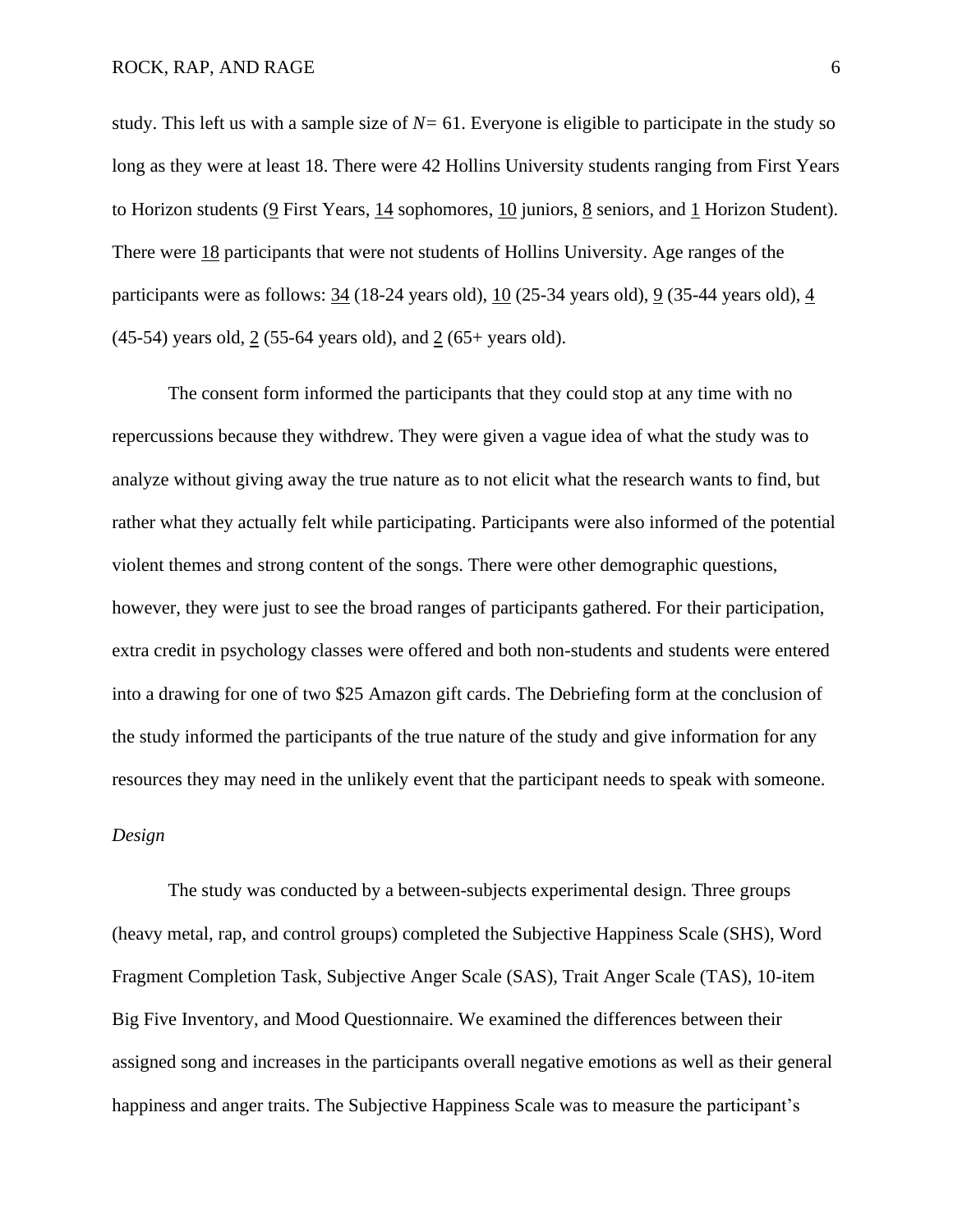general state of happiness and how they see their happiness as compared to others around them. The 10-item Big Five Inventory was given to assess the participants' personality type before testing to assess if there was a correlation between their emotion levels and their personality type. The Anger Scales observed their general tendency for anger and then their current anger when they listened to their assigned song. With both the happiness and anger scales, the higher the participant scores, the greater the happiness and anger.

#### *Materials and Measures*

*Classical Control Music* - Classical music for this study was defined as the song *Canon in D Major* by Johann Pachelbel (composed in 1680 to 1706). The song is 6:16 in length, however, the participant listened to 1:00 minute of the song to, in theory, obtain a calmer mood state (Krahne & Bieneck, 2012). Participants were instructed to play music at a comfortable volume level with noise cancelling headphones. If noise cancelling headphones were not available, then the participant was instructed to move to a quiet area. The Classical music was played for one minute at the beginning of the study and again at the end of the study to start participants at a calmer mood state and to return them to a calmer mood state after listening to the assigned material.

*Heavy Metal* - Heavy metal music was defined in the current research as the song *Nero Forte* by the band *Slipknot* (*We are not your Kind*, 2019 by Roadrunner Records). The song is 5:16 long and the length was to allow more response time to emotional contagion within the song. Participants were instructed to play the music at a comfortable volume level with noise cancelling headphones. If noise cancelling headphones were not available, then the participant was instructed to move to a quiet area.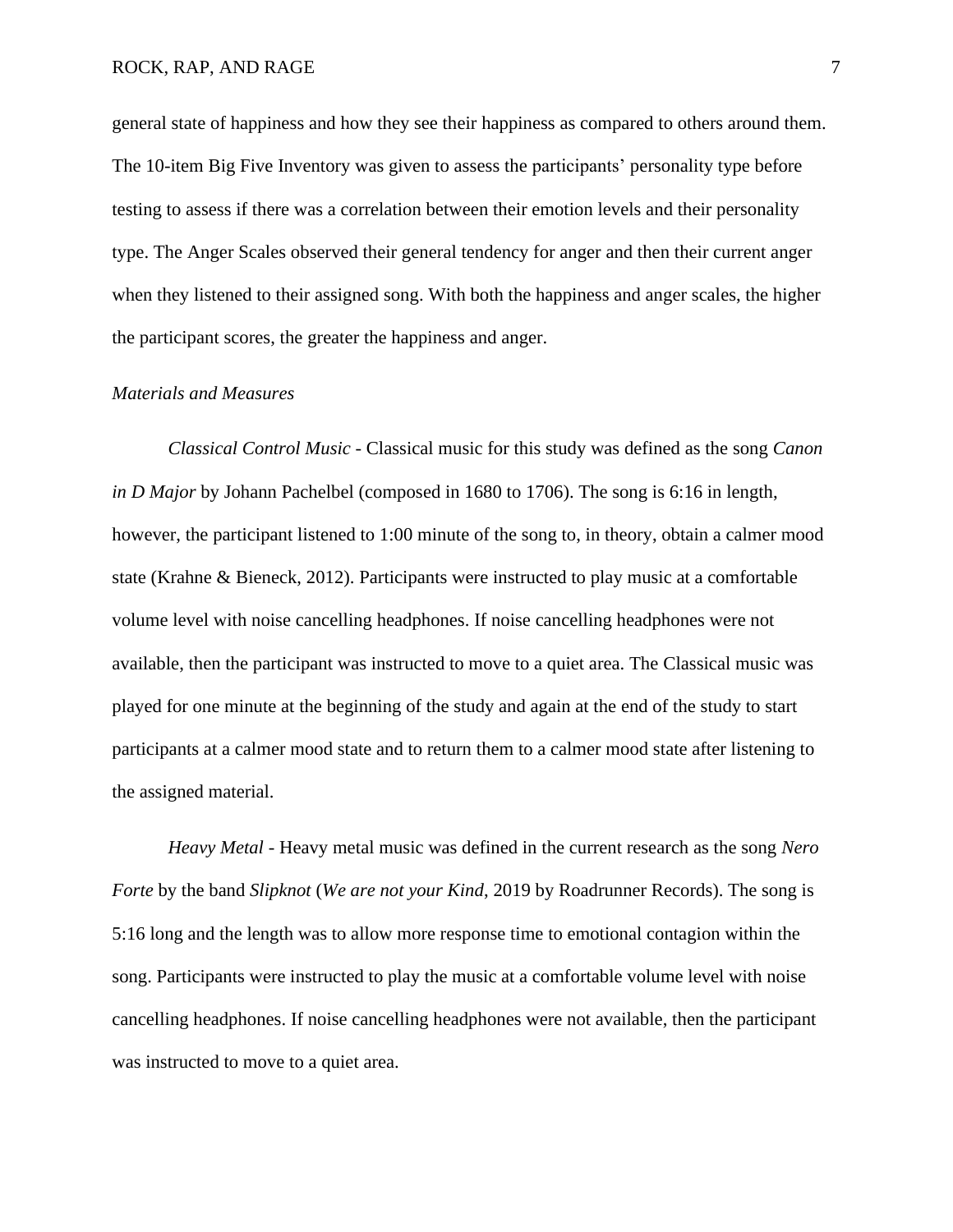*Rap Music* - Rap music for this study was defined as the song *Venom* by Eminem (*Kamikaze*, 2018 by Aftermath Entertainment). The song is 4:34 long and the length was to allow more response time to the emotional contagion within the song. Participants were instructed to play music at a comfortable volume level with noise cancelling headphones. If noise cancelling headphones were not available, then the participant was instructed to move to a quiet location.

*Control Music* – The control group was defined in the current research as the song *Africa* by the band Toto (*Toto IV*, 1982 by producer Toto). The song is 4:35 in length and, while not supposed to elicit negative feelings, allowed for more response time for emotional contagion within the song. Participants were instructed to play music at a comfortable level with noise cancelling headphones. If noise cancelling headphones were not available, then the participant was instructed to move to a quiet area.

*Aggression* - For the purpose of the current study, aggression will be defined as an increase in agitated/aggressive feelings brought on solely by listening to the music given to the participant.

These thoughts/feelings will be evaluated using the following tests:

*Mood Questionnaire* (Wilhelm & Schoebi, 2007) – The current study used the Mood Questionnaire (See Appendix F) to assess the participants overall mood before and after the survey. The questionnaire consists of three questions concerning how they felt at the time the questions were asked, using a 7-point Likert scale. "At this moment, I feel:" and ranged from 1 (*very contented; agitated; tired*) to 7 (*very discontented; calm; awake*).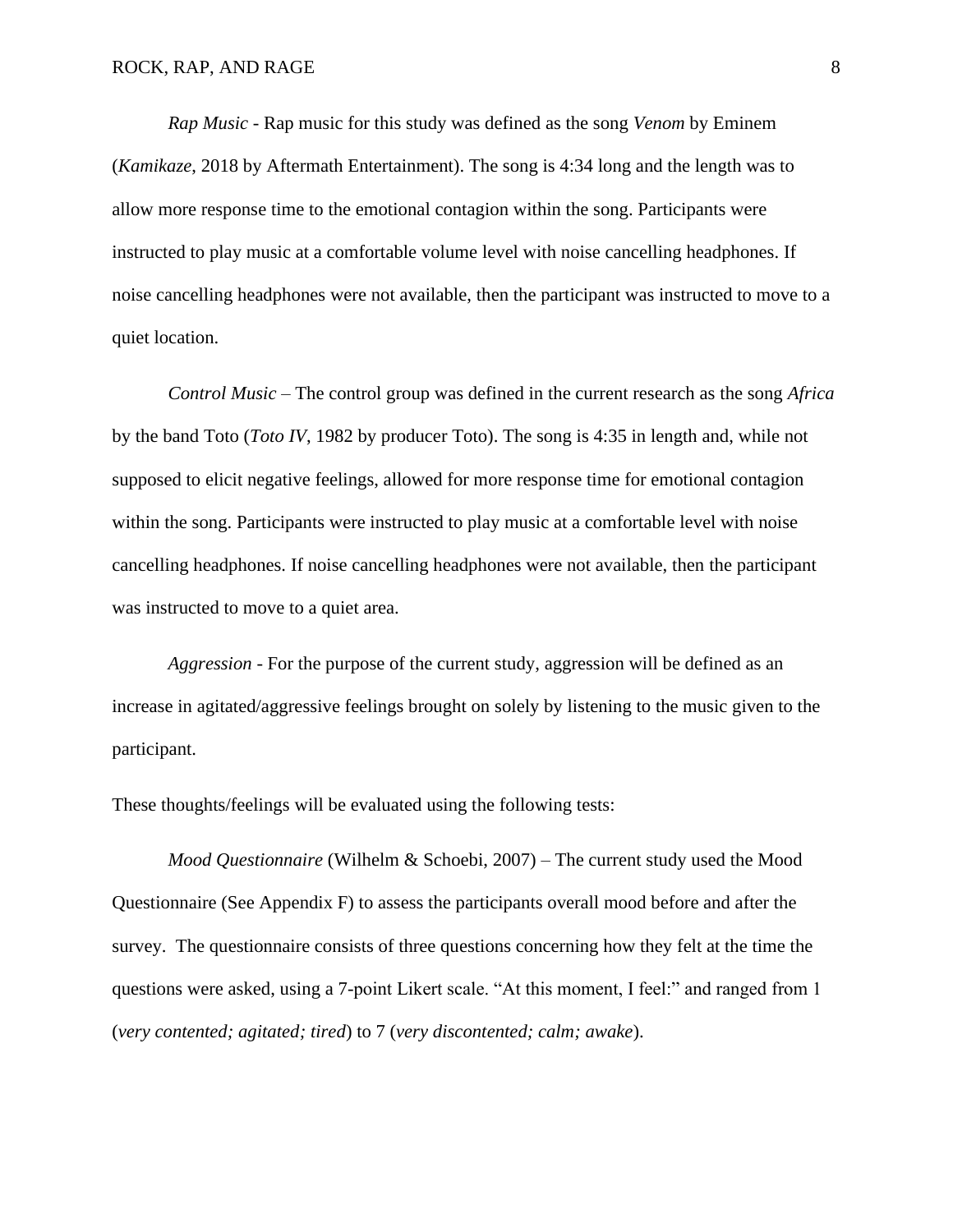*Subjective Happiness Scale (SHS)* (Lyubomirsky, Sonja & Lepper, 1997) - The current study assessed the general overall happiness of the participant by completing the Subjective Happiness Scale which consists of a 4 question 7-point Likert scale ranging from 1 (*least happy*) to 7 (*generally happy*). The exact label on each question varied. The SHS scale was completed at the beginning of the study to rate the participants overall happiness assess that testing was not influence by negative choices. A sample question is "In general, I consider myself:" Total scores range from 4-28 in which higher scores mean higher general happiness. The Cronbach's Alpha is good to excellent in internal consistency. Alpha range is between 0.79-0.94. Test-retest reliability is also good to excellent, ranging from 0.55-0.90 (Lyubomirsky, Sonja & Lepper, Heidi S, 1997).

*The 10-item Big Five Inventory* (Rammstedt, B., & John, O.P.,2006) is an inventory of 10 questions ranked on a 5-point Likert scale (Disagree Strongly to Agree Strongly) and assesses how the participant sees themselves with questions like, "I see myself as someone who…is reserved." This inventory is a shortened version of the original Big Five Inventory and has a testretest reliability of .75. Rammstedt & John make an important note that this inventory is not and should not replace a large-scale personality testing, but if time is extremely limited, it will allow for a general idea of the personality traits of the participant. In the current study, personality is not the focus, but rather a secondary testing means and therefore, the test should suffice go gain a general knowledge of the participant for the purpose of the study.

*Word Fragment Completion Task* (Khazon, 2011) – The current study assessed the tendency for aggression by using a 16-item word fragment completion task. This task was completed as fast as possible, by completing the words with the first letter that came to mind. The goal was to see if participants thought of a negative or a positive word. Examples of an item is "A\_use". Filling in with a negative response would appear as "Abuse" where a positive answer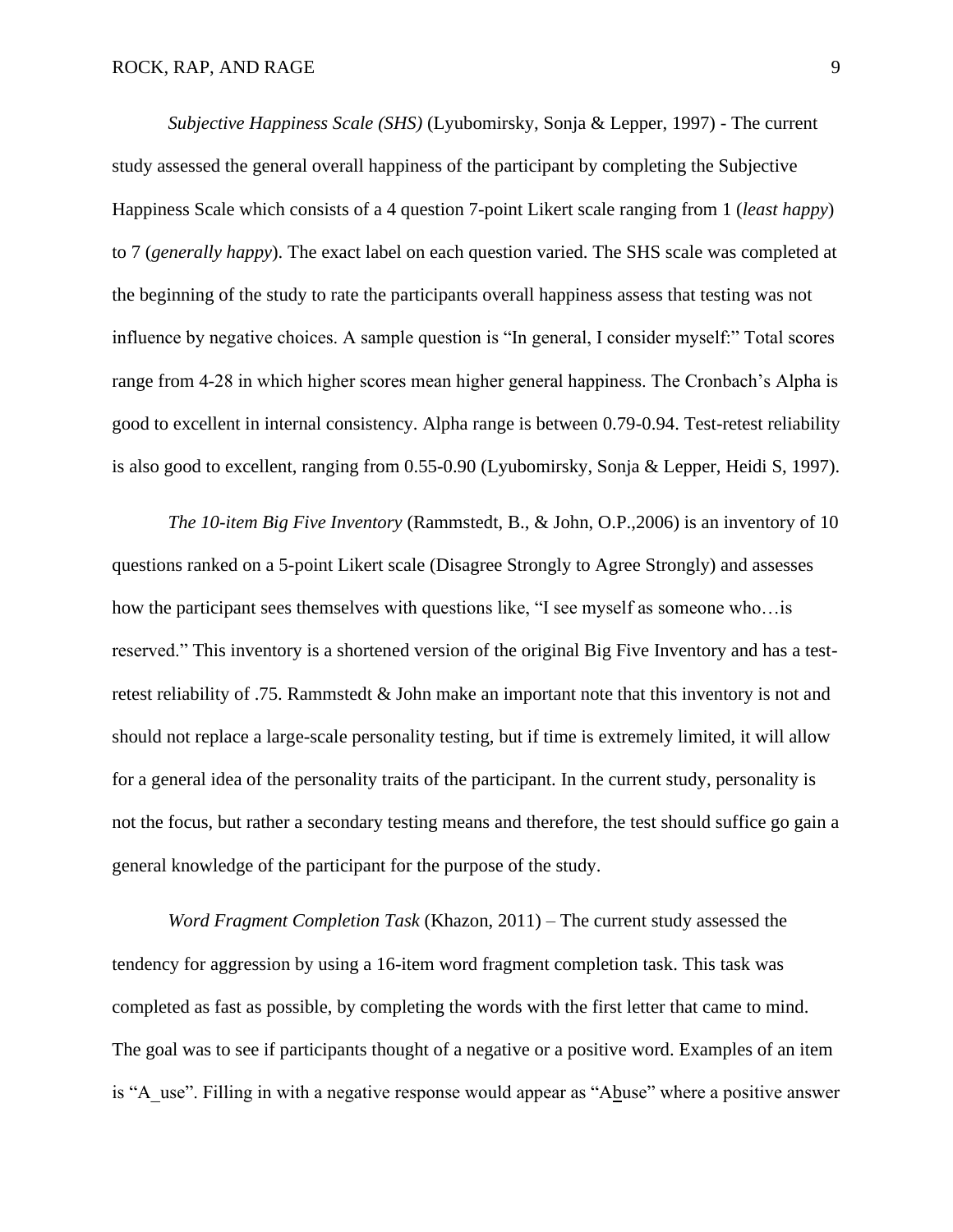would be "Amuse." A higher negative word count will indicate that the participant has more negative thought processing.

*Subjective Anger Scale (SAS)* (Spielberger & London, 1983) – The current study assessed how the participant was feeling after the completion of the music. This test is a 15-item inventory that has a 4-point scale rated from 1 (*not at all*) to 4 (*very much so*). Scores ranged from 15-60 with higher scores representing higher levels of anger. This allowed for a better accuracy of the way they felt after the song. The reliability coefficient ranges from .84-.93 depending on the various sample types given and is based on a Cronbach's alpha.

*Trait Anger Scale (TAS)* (Spielberger & London, 1983)*-* The current study assessed whether the participant was a naturally angry person. The test is composed of 15 questions to which the participant rates each question from 1 (*Almost never*) to 4 (*Almost always*). Scores range from 15-60 with higher scores meaning more generalized anger. This allowed the current study to look for extreme anger scores. The reliability coefficient ranges from .84-.93 depending on the various sample types given and is based on a Cronbach's alpha.

#### *Procedures*

The participants went online to complete the survey. The participants read and signed an informed consent form that told briefly what the study was about and that they may stop at any time without repercussions. Upon agreeing to the consent, the participant completed a Demographics Questionnaire that asked things like how they heard about the study, age range, if they were students, class rank, ethnicity, race, and music preference. Participants were then given the Mood Questionnaire and the 10-item Big Five Inventory. After, they were instructed to put on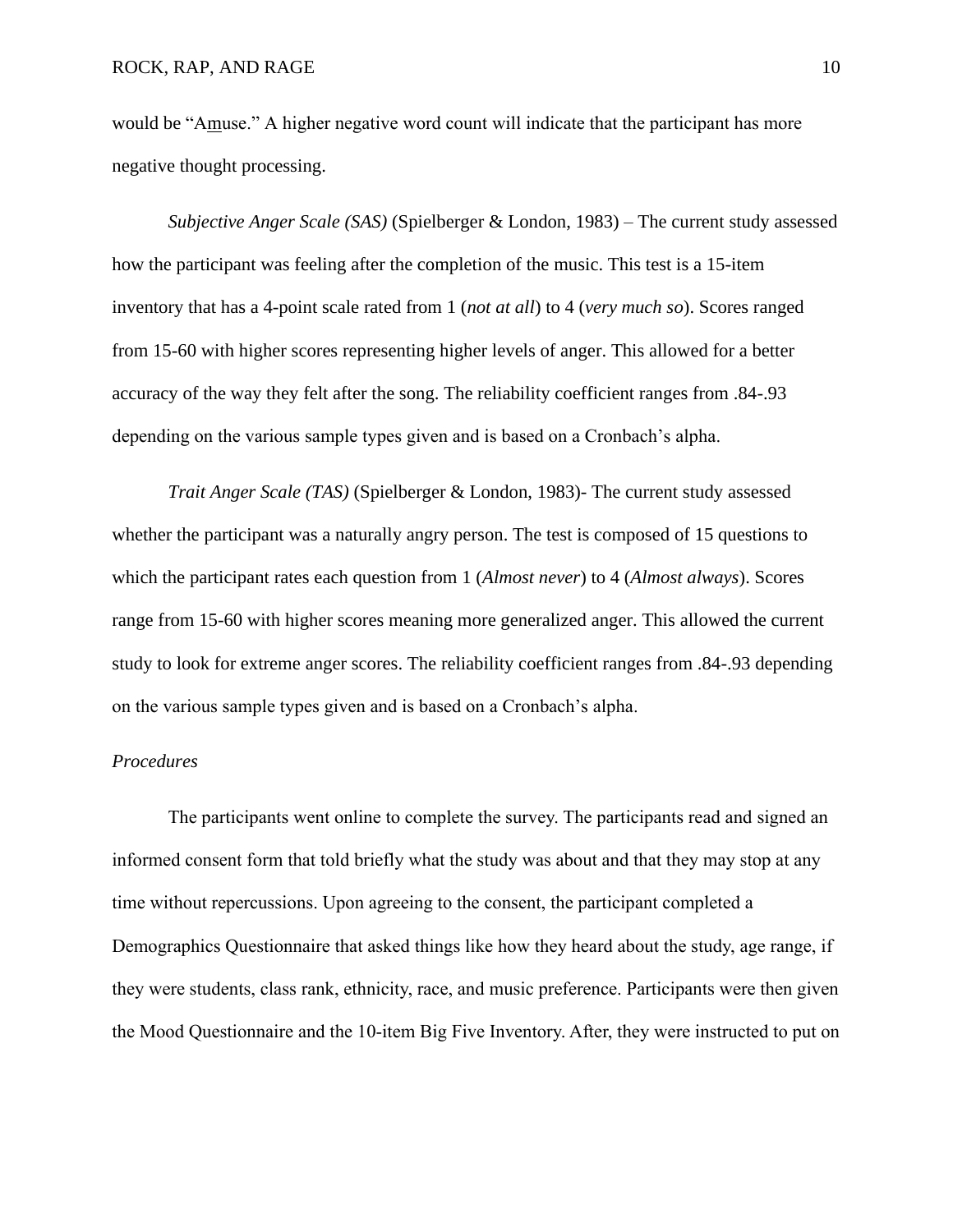headphones at a comfortable level that allowed for minimal outside noise and listened to the classical control music. This was to achieve a baseline mood for all participants.

The participants were then randomly assigned one of three songs (Slipknot, Eminem, or Toto). They then listened to the song in its entirety. The survey site was advised to randomly assign the song. After the completion of the song, the participant was assigned two tests: The Word Fragment Completion Task and the Subjective Anger Scale (SAS). The survey site was informed to randomly assign the order of the test to give validation that it was not the test itself that was causing any negative feelings. Next, Participants were given the Mood Questionnaire again to assess any changes that may have occurred. After this, participants were given the TAS, which allowed for us to know the participants normal state of anger. This helped to understand any extreme cases. Once all the tests were completed, the participant was given the classical control music again with a calming waterfall scene photo. The music and picture were to return the participants to the same state or better than when the study started. Finally, to check for extremely lower levels of aggression, the participants were asked if they had ever heard of their assigned song before and if they liked it. The Debriefing Form ended the survey, explaining the true meaning of the study and gave information on resources participants could contact if they should need them for any emotional upset. The participant was then taken to the extra credit and/or gift card survey to fill out the information, if they wished to do so.

#### Results

A one-way ANOVA was used to analyze the effects of music on negative emotional contagion. There was no significant result found,  $F(2, 58) = .62$ ,  $p > .05$ . A one-way ANOVA was then conducted to analyze the Subjective Anger scores with each band to test for negative emotional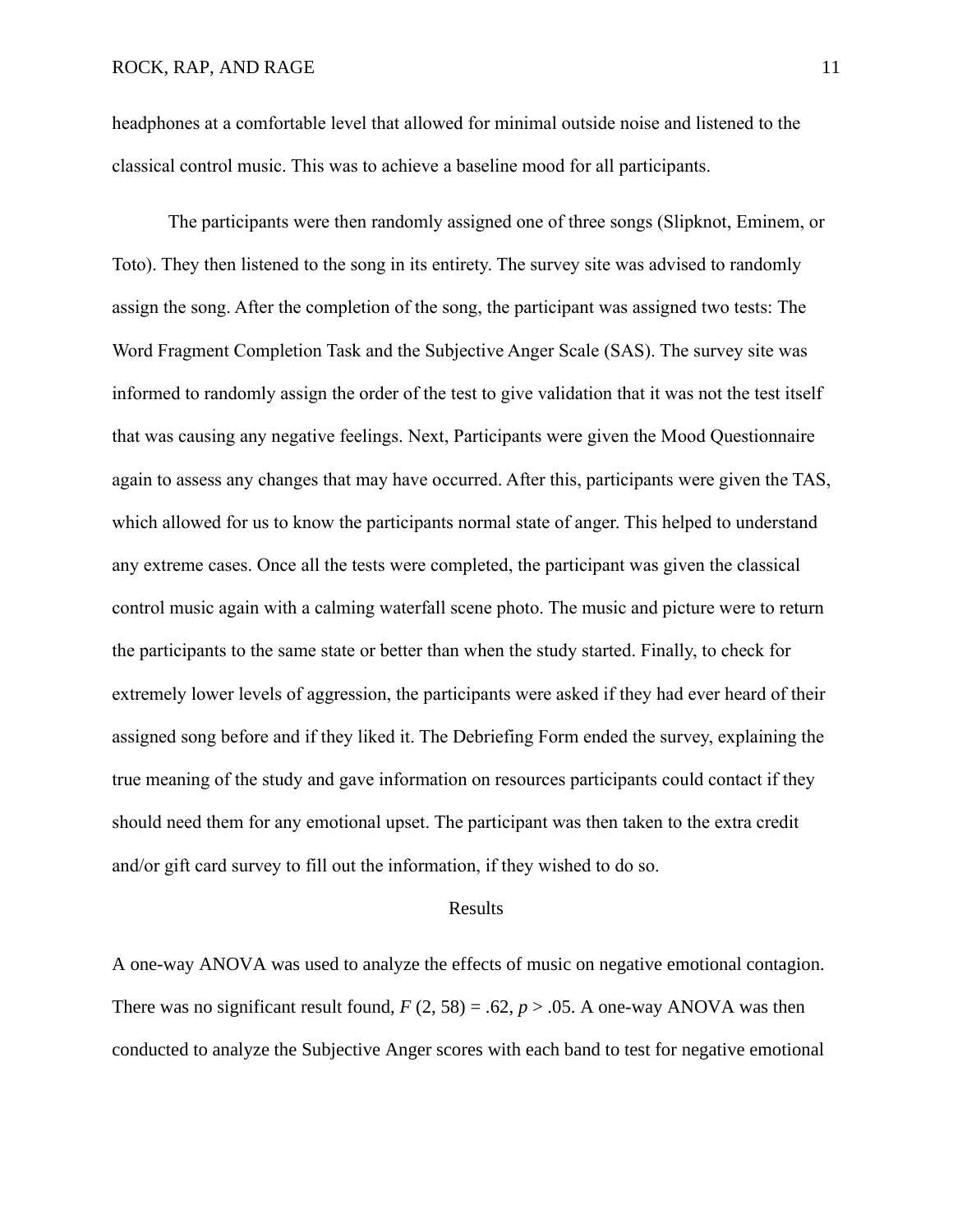contagion. There was no significant results found,  $F(2, 58) = 1.059$ ,  $p. 354$ . Hypothesis 1 was not supported for this study.

A Pearson *r* correlation was done to assess participant's happiness and the number of aggressive words they completed. A significant correlation was found,  $r(59) = -.35$ ,  $p < .01$ . This data shows that happier people were produced fewer aggressive word counts during the study. A Person *r* correlation was computed to analyze if Trait Anger Scores correlated with aggressive word count to determine if naturally angry people produced more negative words which was also produced a significant finding,  $r(59) = .40$ ,  $p < .001$ . These two tests together helped to ensure the accuracy of the research.

Happiness was also tested with personality type and there were significant findings. Happiness and extraversion was significant,  $r(59) = .36$ ,  $p < .005$ . Happiness and Agreeableness was significant,  $r(59) = .51$ ,  $p < .001$ . A marginally significant finding between Happiness and Conscientiousness was found  $r(59) = .20$ ,  $p = .10$ . Happiness and Neuroticism was significant  $r$  $(59) = -.54$ ,  $p < .001$ . With these findings, it can be concluded that Hypothesis 2 was supported.

A Pearson *r* correlational study was used to also analyze whether participants' happiness scores were related to their SAS scores. The correlation was in the predicted direction, however, it failed to reach statistical significance,  $r(59) = -.20$ ,  $p = .13$ .

I also wanted to analyze the difference between males and females in connection with the negative emotional contagion expressed, however, the study have a sufficient number of male participants to analyze this data. Race/Ethnicity analysis was also unable to be obtained because there was an overwhelming majority of Caucasian/White participants.

## Discussion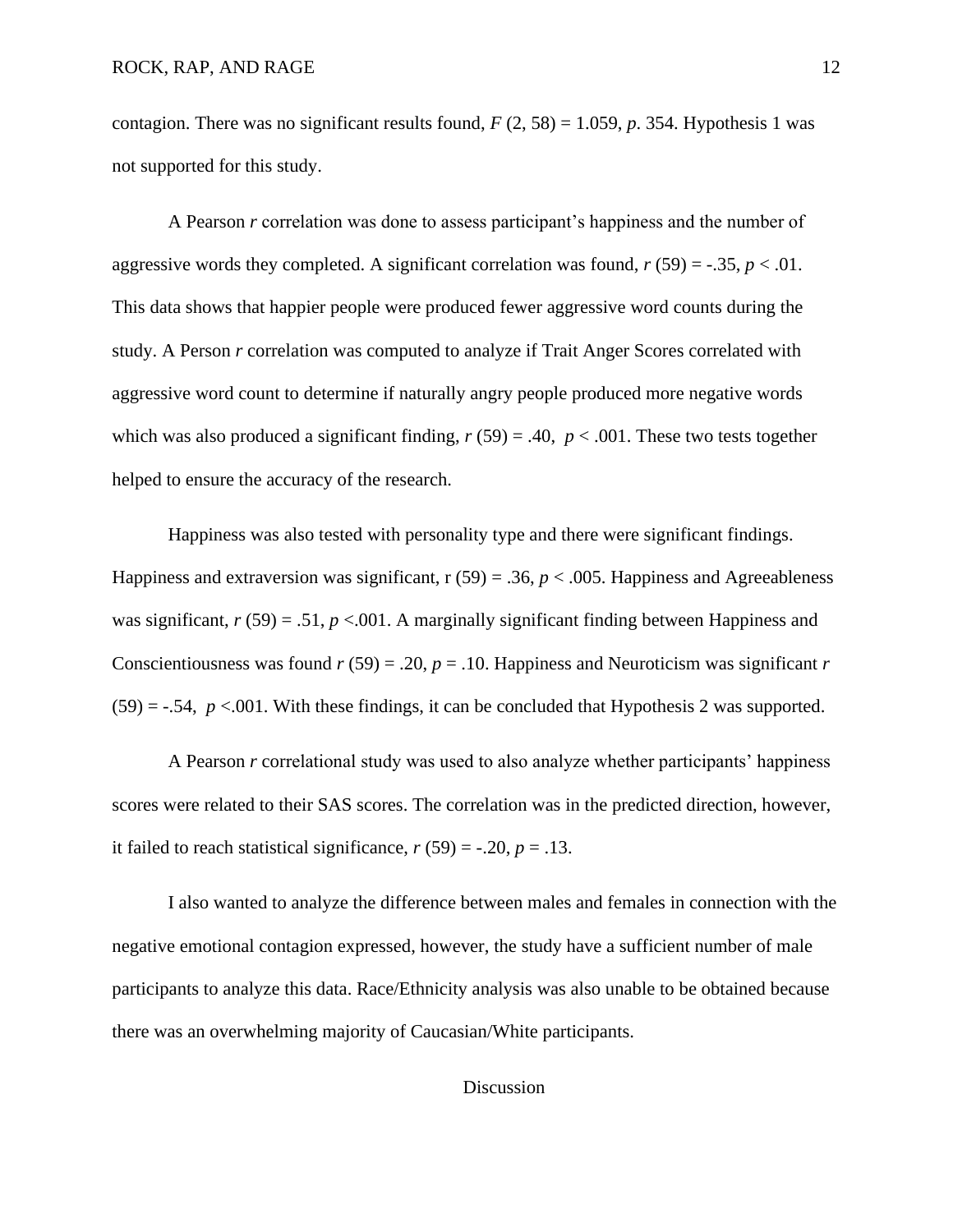The present study investigated the relationship between aggressive negative emotional contagion with heavy metal, rap, and control music genres. It was hypothesized that there would be an overall difference in aggression levels through the Word Fragment Completion Task and the Subjective Anger Scale. A difference was predicted between the heavy metal and rap, however, there was no suspected knowledge of which genre would elicit more negative emotional contagion of anger. A previous pilot study that was conducted in 2019 showed there was a support of this hypothesis and there was a difference in the overall negative emotional contagion in each music group. In the current study, however, there was no support for Hypothesis 1. The hypothesis was also not supported (as it was in the pilot study) for the differences in the target groups; the heavy metal and rap genres. The hypothesis that was shown to be supported in the previous study was shown to not have support in the current study. The opposite, in fact, occurred; while not significant, the control group showed to have higher levels of negative emotional contagion. Unsure of why this happened, I inspected the data for anomalies that might explain the failed test of this hypotheses. Results of these tests suggested there was nothing peculiar about this sample that would have thwarted tests of the hypothesis.

The study was able to find differences within the personalities of the participants and their responses to various questions. Hypothesis 2 set out to correlate the participants happiness scores and the number of aggressive words they completed. The hypothesis stated that happier participants would complete fewer negative words, which was statistically supported in this study.

Another aspect for Hypothesis 2 that was tested was personality types and happiness scores. Happiness was significantly correlated with Extraversion, Agreeableness, and Neuroticism. It was marginally significant with Conscientiousness. These traits are naturally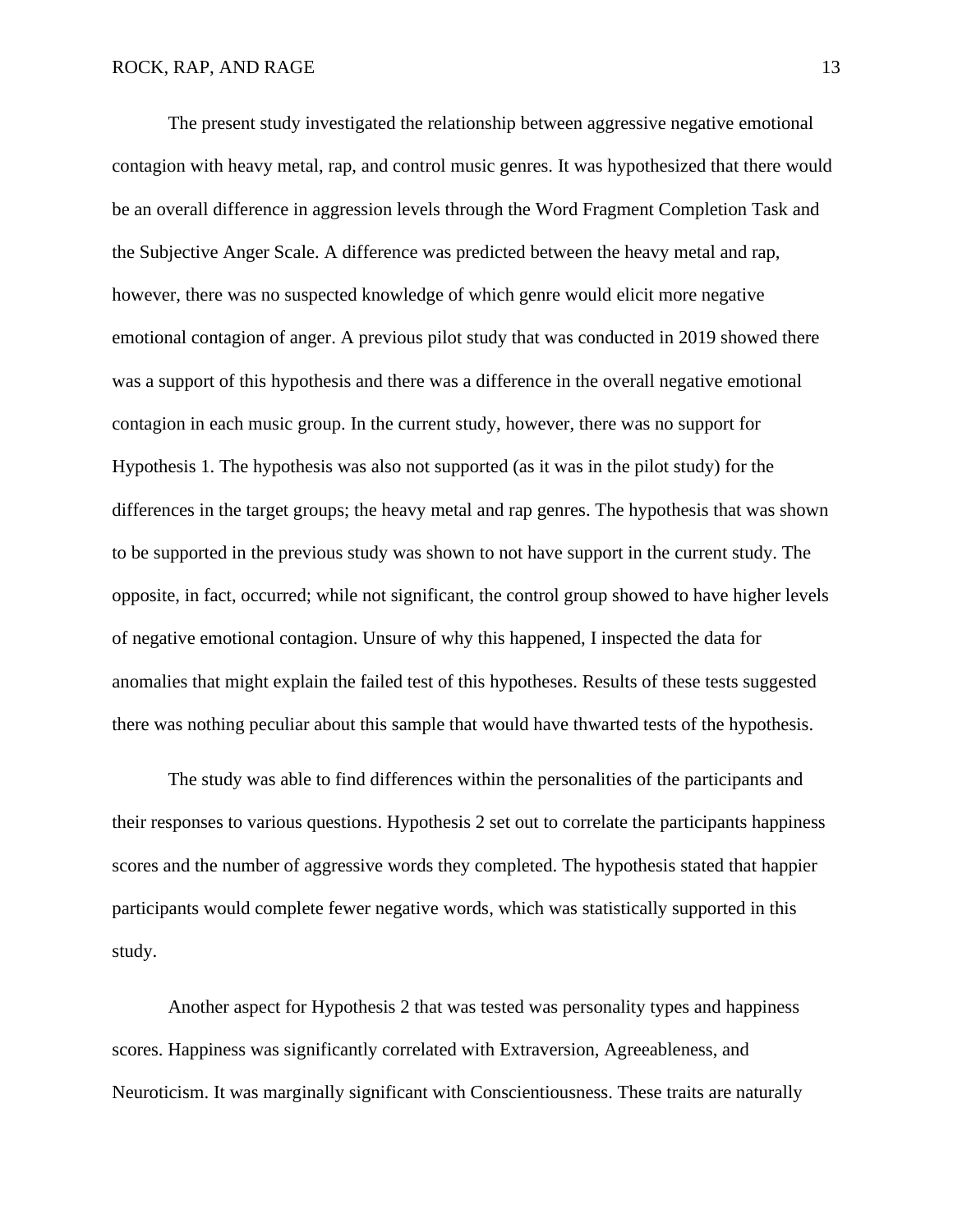correlated with happiness, so these aspects of happiness help to ensure the accuracy of the study and we can conclude that the hypothesis was supported.

#### *Limitations and Future Research*

The current study was conducted during the COVID-19 pandemic and hindered the research efforts. While looking at a broad range of participants through Hollins University and recruited participants from outside of the University through flyers, social media, and friends/family, the number of possible participants was inhibited because of restrictions. While the study did gain a broad range of participants, it was not able to get a true representation of the overall population around the United States and the world.

I also relied on self-reported testing. The information gathered from the participants could have been gathered under circumstances that researchers could not control. The participants could have deduced what the study was assessing and provided biased responses on the basis of what they surmised the study to be about. The participants also could have not been giving their full effort and completing other tasks at the time. There is also the possibility that participants' prior exposure to the songs included in this study biased their responses. It is unclear from the data collected whether this was the case but it remains a possibility.

Despite the possible limitations that were beyond our control for this study, all data was used at the values they gave to the study. For future studies, research could be conducted on a larger scale (post COVID-19), being able to encompass a wider range of students, faculty, staff, and possible surrounding communities. While it will still be a small sample size, it will allow for a better overall representation. The study would also be conducted in a lab setting to ensure that all materials, procedures, and the environment are the same for all participants. It will also help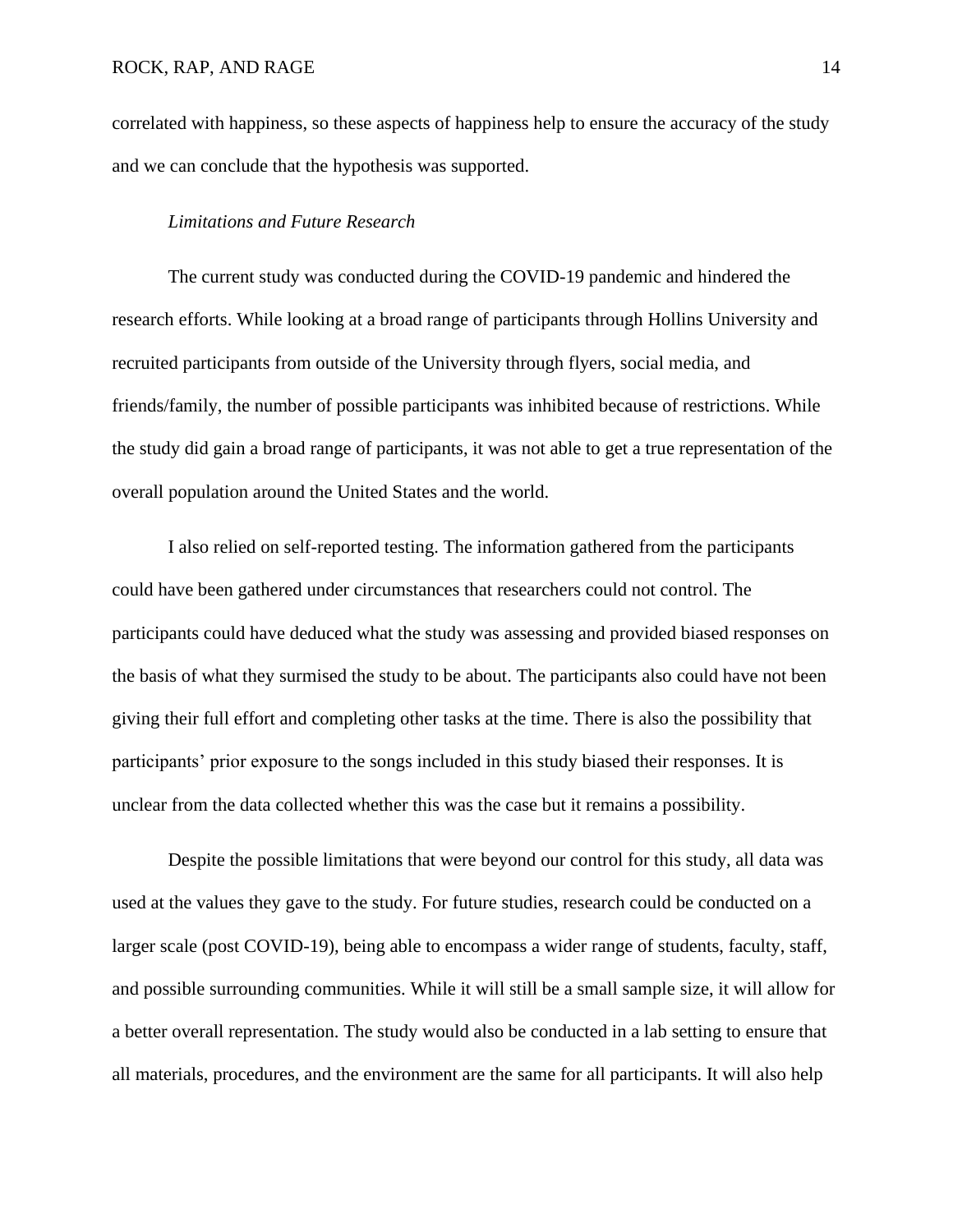## ROCK, RAP, AND RAGE 15

to assess any abnormal behavior before testing has begun that may give extreme results. A future study could also include analysis of the participants' physiological state by measuring heart rate and blood pressure. This was to be conducted in the current study; however, pandemic guidelines prohibited this from happening. Documenting the participant's physiological state would allow for the researchers to see if actual changes in the body occur when listening to the music.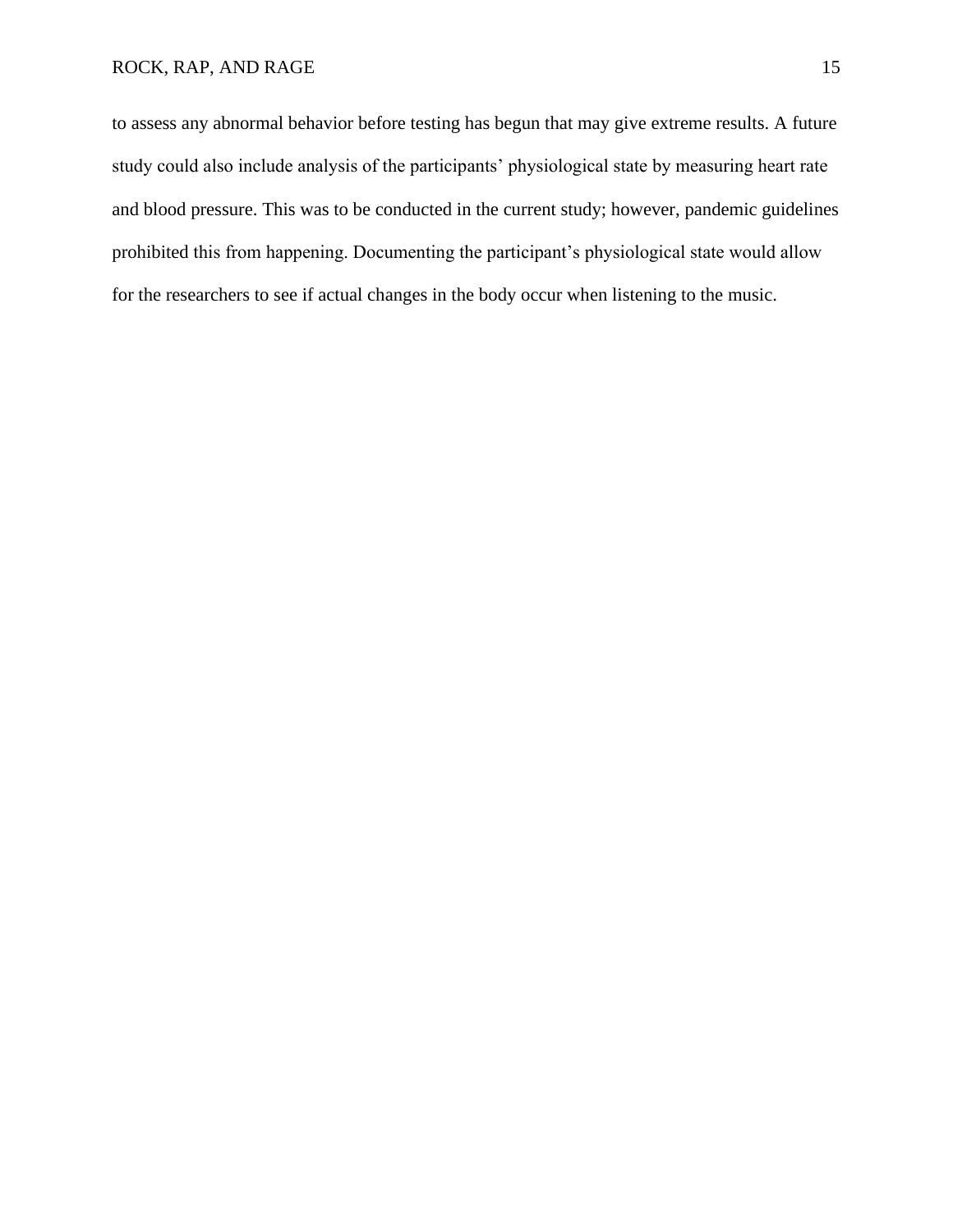#### References

- Anderson, C. A., Carnagey, N. L., & Eubanks, J. (2003). Exposure to violent media: The effects of songs with violent lyrics on aggressive thoughts and feelings. *Journal of Personality and Social Psychology*, *84*(5), 960–971.<https://doi.org/10.1037/0022-3514.84.5.960>
- Chamorro-Premuzic, T., & Furnham, A. (2007). Personality and music: Can traits explain how people use music in everyday life? *British Journal of Psychology*, *98*(2), 175–185. <https://doi.org/10.1348/000712606x111177>
- Cho, H. K. (2018). The Effects of Music Therapy-Singing Group on Quality of Life and Affect of Persons with Dementia: A Randomized Controlled Trial. *Frontiers in Medicine*, *5*, 1– 13.<https://doi.org/10.3389/fmed.2018.00279>
- Cuddy, L. L., & Duffin, J. (2005). Music, memory, and Alzheimer's disease: is music recognition spared in dementia, and how can it be assessed? *Medical Hypotheses*, *64*(2), 229–235.<https://doi.org/10.1016/j.mehy.2004.09.005>
- Dillman Carpentier, F., Knobloch, S., & Zillmann, D. (2003). Rock, rap, and rebellion: comparisons of traits predicting selective exposure to defiant music. *Personality and Individual Differences*, *35*(7), 1643–1655. [https://doi.org/10.1016/s0191-8869\(02\)00387-](https://doi.org/10.1016/s0191-8869(02)00387-2) [2](https://doi.org/10.1016/s0191-8869(02)00387-2)
- Hatfield, E. (1993). Emotional Contagion. *Current Directions in Psychological Science*, *2*(3), 96–99.<https://doi.org/10.1111/1467-8721>
- Jourdain, R. (2008). *Music, The Brain, And Ecstasy: How Music Captures Our Imagination* (60348th ed.). William Morrow Paperbacks.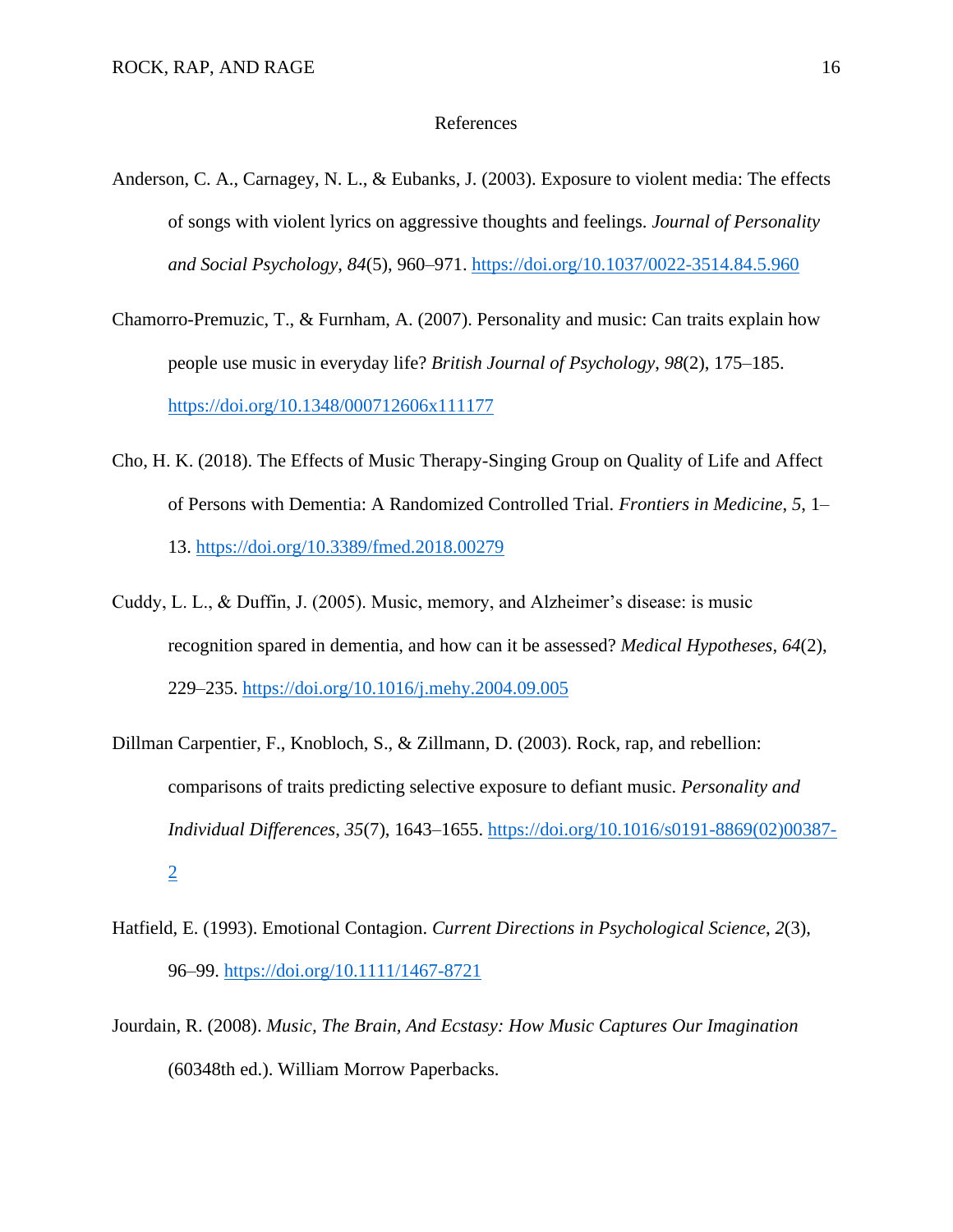- Kemp, D. A. H. E. A. E. & Department of Arts and Humanities in Education Anthony E Kemp. (1996). *The Musical Temperament*. Oxford University Press.
- Knobloch-Westerwick, S., Musto, P., & Shaw, K. (2008). Rebellion in the Top Music Charts. *Journal of Media Psychology*, *20*(1), 15–23.<https://doi.org/10.1027/1864-1105.20.1.15>
- Krahé, B., & Bieneck, S. (2012). The Effect of Music-Induced Mood on Aggressive Affect, Cognition, and Behavior1. *Journal of Applied Social Psychology*, *42*(2), 271–290. <https://doi.org/10.1111/j.1559-1816.2011.00887.x>
- Levitin, D. J. (2007). *This Is Your Brain on Music: The Science of a Human Obsession* (Illustrated ed.). Plume/Penguin.
- Liljeström, S., Juslin, P. N., & Västfjäll, D. (2012). Experimental evidence of the roles of music choice, social context, and listener personality in emotional reactions to music. *Psychology of Music*, *41*(5), 579–599.<https://doi.org/10.1177/0305735612440615>

Patel, A. D. (2010). *Music, Language, and the Brain* (1st ed.). Oxford University Press.

Pieschl, S., & Fegers, S. (2016). Violent Lyrics = Aggressive Listeners? *Journal of Media Psychology*, *28*(1), 32–41.<https://doi.org/10.1027/1864-1105/a000144>

- Rammstedt, B., & John, O. P. (2007). Measuring personality in one minute or less: A 10-item short version of the Big Five Inventory in English and German. *Journal of Research in Personality*, *41*(1), 203–212.<https://doi.org/10.1016/j.jrp.2006.02.001>
- Sacks, O. (2008). *Musicophilia: Tales of Music and the Brain, Revised and Expanded Edition* (Revised & enlarged ed.). Vintage.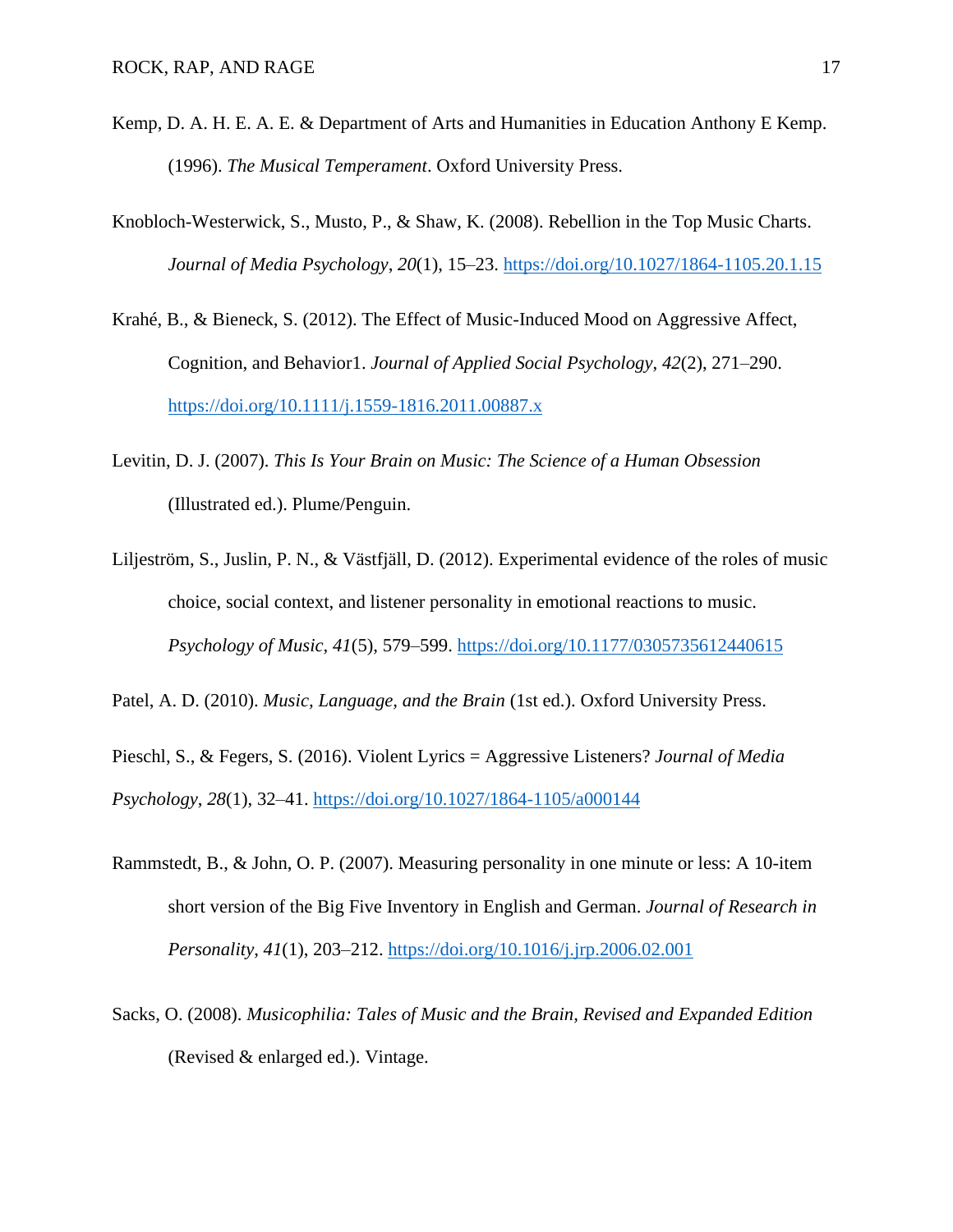- Shafron, G. R., & Karno, M. P. (2013). Heavy metal music and emotional dysphoria among listeners. *Psychology of Popular Media Culture*, *2*(2), 74–85. <https://doi.org/10.1037/a0031722>
- Sharman, L., & Dingle, G. A. (2015). Extreme Metal Music and Anger Processing. *Frontiers in Human Neuroscience*, *9*, 1–11.<https://doi.org/10.3389/fnhum.2015.00272>

Storr, A. (1993). *Music and the Mind* (Reprint ed.). Ballantine Books.

- Thompson, W. F., Geeves, A. M., & Olsen, K. N. (2019). Who enjoys listening to violent music and why? *Psychology of Popular Media Culture*, *8*(3), 218–232. <https://doi.org/10.1037/ppm0000184>
- Vuoskoski, J. K., & Eerola, T. (2011). The role of mood and personality in the perception of emotions represented by music. *Cortex*, *47*(9), 1099–1106. <https://doi.org/10.1016/j.cortex.2011.04.011>
- Wilhelm, P., & Schoebi, D. (2007). Assessing Mood in Daily Life. *European Journal of Psychological Assessment*, *23*(4), 258–267.<https://doi.org/10.1027/1015-5759.23.4.258>
- Zweigenhaft, R. L. (2008). A Do Re Mi Encore. *Journal of Individual Differences*, *29*(1), 45–55. <https://doi.org/10.1027/1614-0001.29.1.45>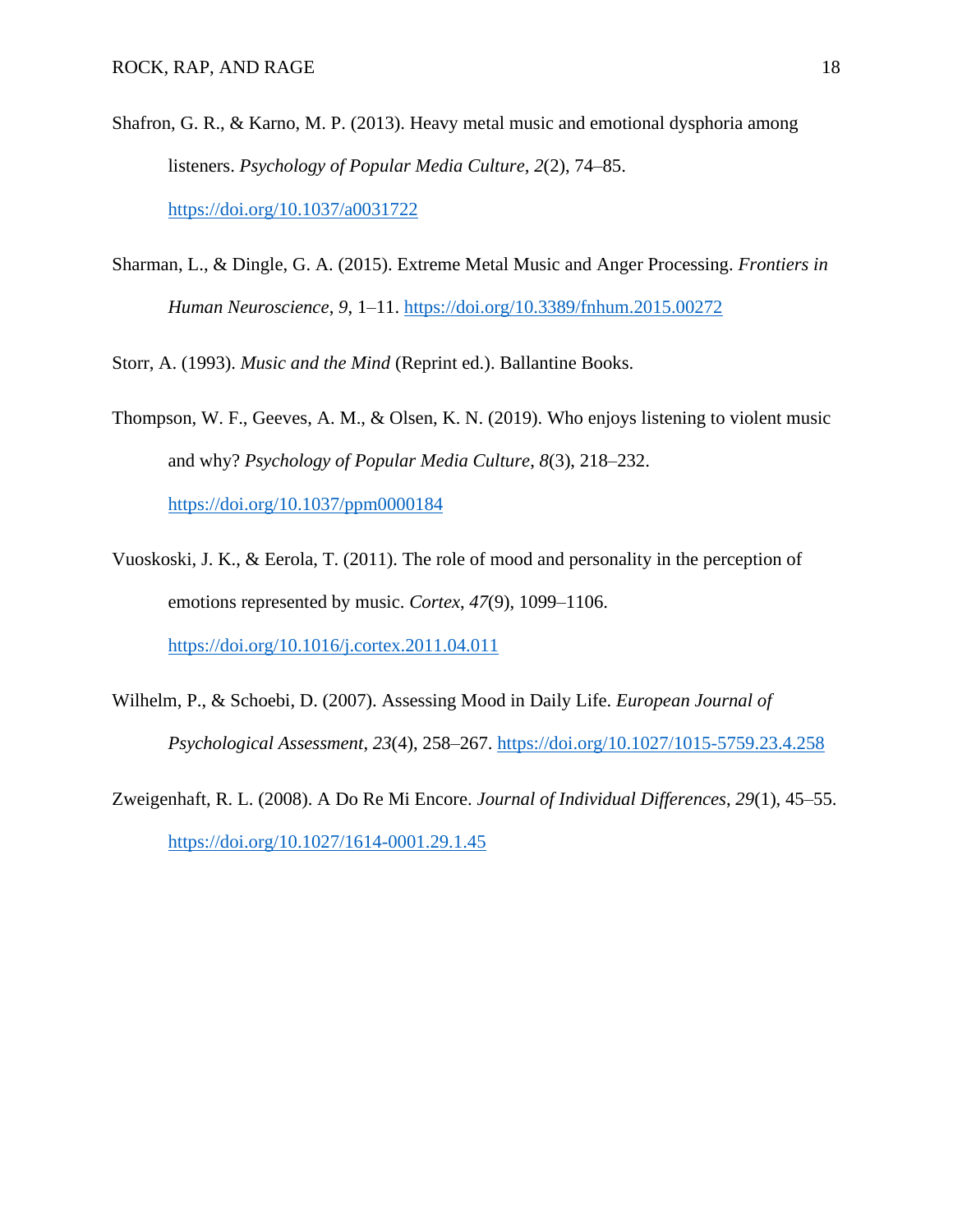## Appendix A

## Demographic Questions

- 1. What gender do you identify as?
	- a. Male
	- b. Female
	- c. Other (please specify)  $\frac{1}{\sqrt{2\pi}}$
- 2. What race best describes you? (please choose only one)
	- a. White/Caucasian
	- b. Black or African American
	- c. Hispanic American
	- d. American Indian or Alaskan Native
	- e. Asian/Pacific Islander
	- f. Multiple ethnicity/other (please specify) \_\_\_\_\_\_\_\_\_\_\_\_\_\_\_\_\_\_\_\_\_\_\_\_\_\_\_\_\_\_\_\_\_\_\_
- 3. What is your class ranking?
	- a. First Year
	- b. Sophomore
	- c. Junior
	- d. Senior
	- e. Horizon
- 4. Do you live in the United States permanently?
	- a. Yes (list state) \_\_\_\_\_\_\_\_\_\_\_\_\_\_\_\_\_\_\_\_\_\_\_\_\_\_\_\_\_\_
	- b. No (what country)  $\frac{1}{\sqrt{1-\frac{1}{n}}}$
- 5. What type of music do you generally listen?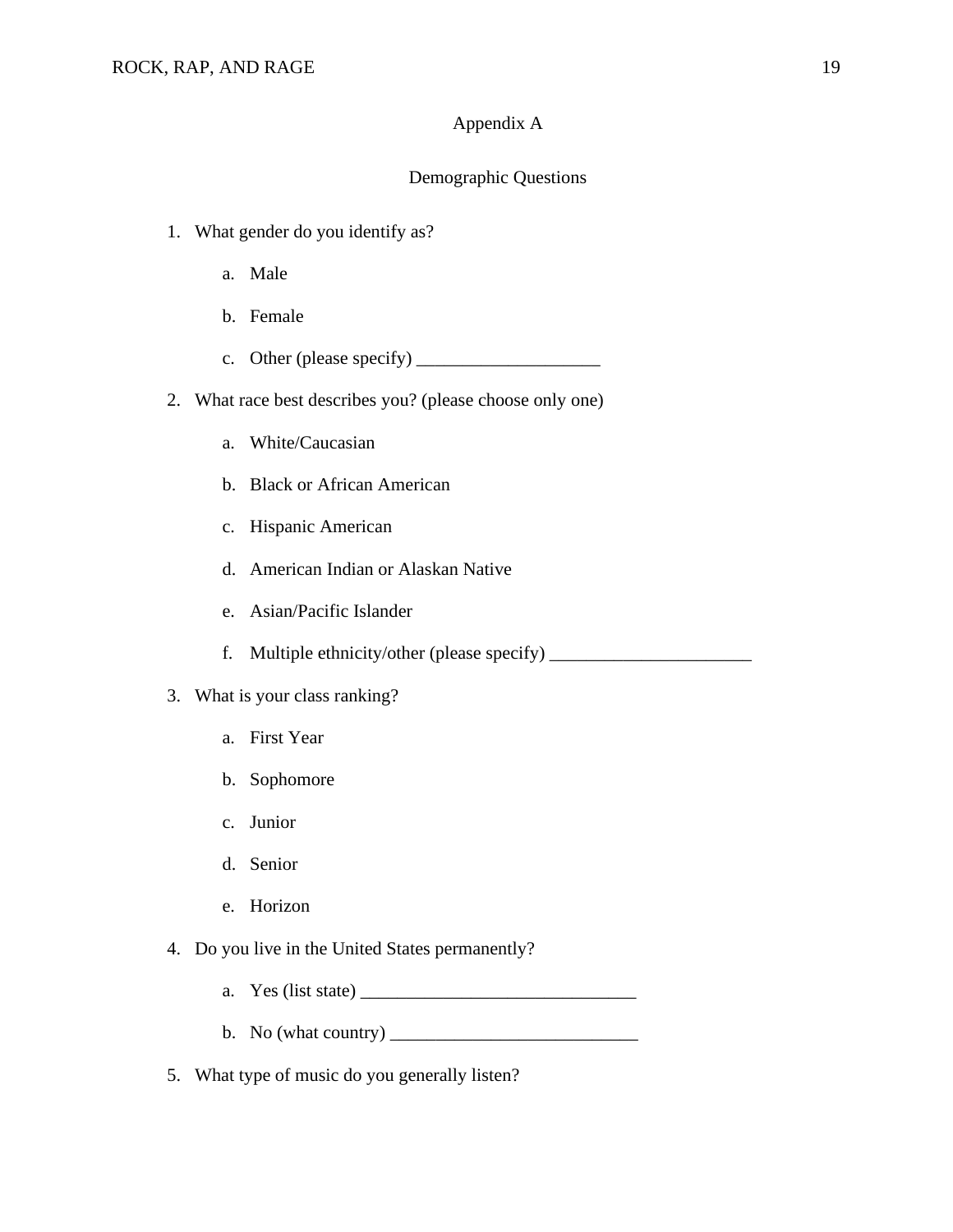## Appendix B

## Subjective Happiness Scale

For each of the following statements and/or questions, please indicate the point on the scale that you feel is most appropriate in describing you.

1. In general, I consider myself: 1 2 3 4 5 6 7 not a very happy person a very happy person happy person 2. Compared with most of my peers, I consider myself: 1 2 3 4 5 6 7 less more happy happy 3. Some people are generally very happy. They enjoy life regardless of what is going on, getting the most out of everything. To what extent does this characterization describe you? 1 2 3 4 5 6 7 not at a great deal a great deal all 4. Some people are generally not very happy. Although they are not depressed, they never seem as happy as they might be. To what extent does this characterization describe you?<br> $\frac{1}{2}$   $\frac{2}{3}$   $\frac{3}{4}$   $\frac{4}{5}$   $\frac{6}{7}$ 1 2 3 4 5 6 7 not at a great deal a great deal all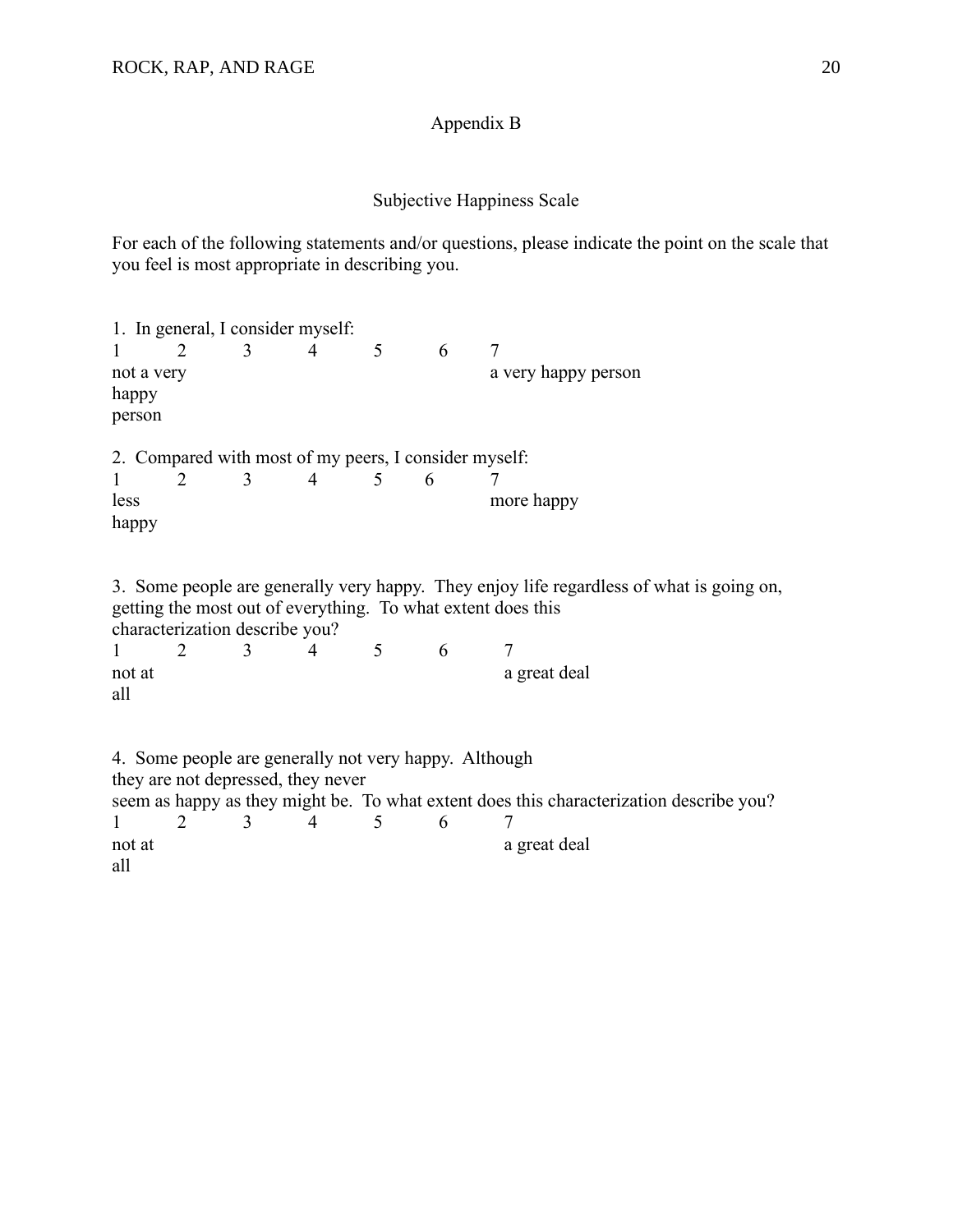## Appendix C

## Subjective Anger Scale (SAS)

A number of statements that people have used to describe how they feel are given below. Read each statement below and indicate how you feel *at the moment* by placing the appropriate number next to each item.

> $1 = Not$  at all  $2 =$  Somewhat  $3$  = Moderately so  $4 =$  Very much so

- \_\_\_\_ 1. I am mad.
- 2. I feel angry.
- \_\_\_\_ 3. I am burned up.
- \_\_\_\_ 4. I feel irritated.
- \_\_\_\_ 5. I feel frustrated.
- \_\_\_\_ 6. I feel aggravated.
- 7. I feel like I'm about to explode.
- 18. I feel like banging on the table.
- \_\_\_\_ 9. I feel like yelling at somebody.
- 10. I feel like swearing.
- \_\_\_\_ 11. I am furious.
- 12. I feel like hitting someone.
- 13. I feel like breaking things.
- \_\_\_\_ 14. I am annoyed.
- 15. I am resentful.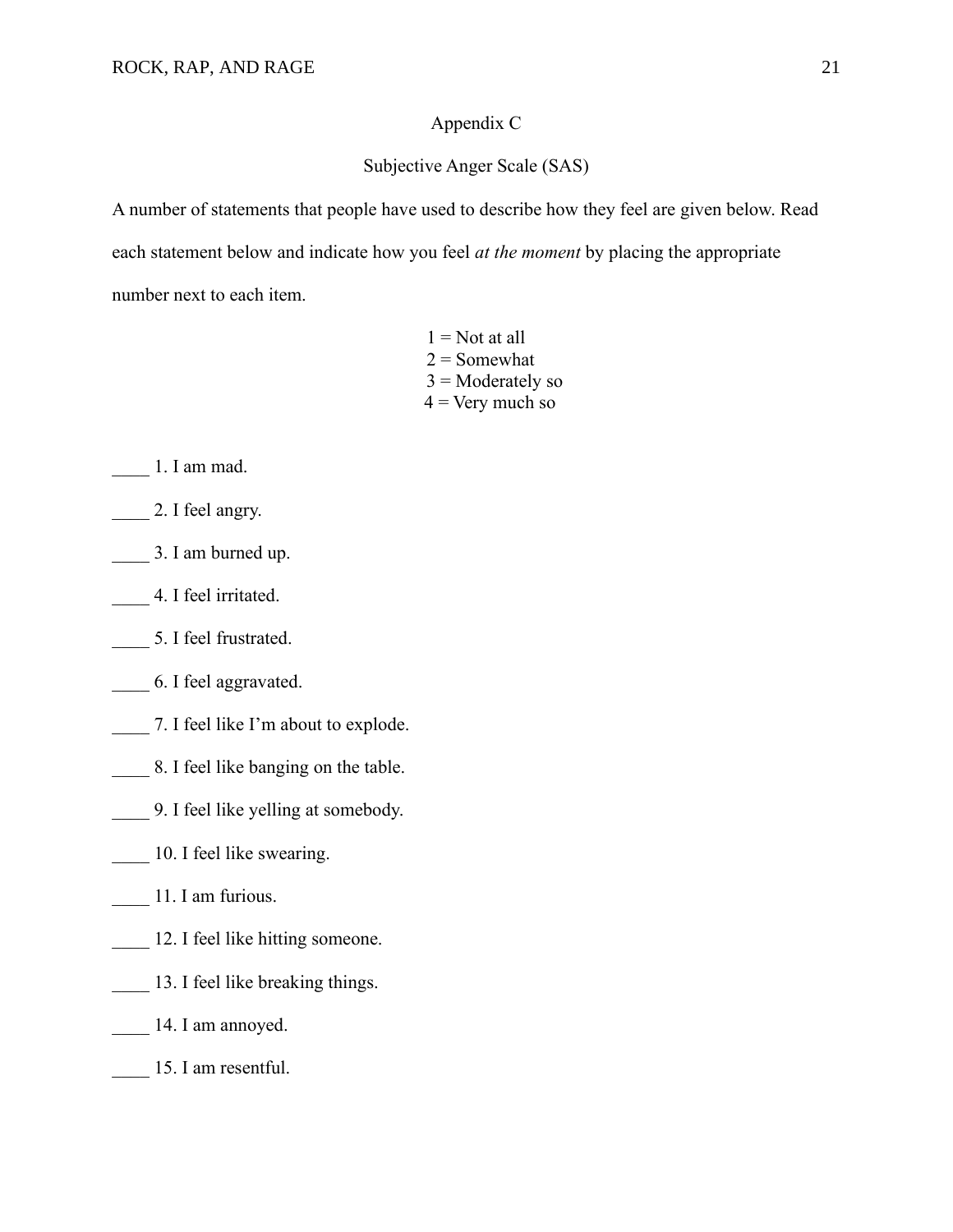## Appendix D

# Word Fragment Completion Task

Instructions: Complete the following word fragments as quickly as possible. If you are unable to think of a word immediately, please skip the question and move on to the next one.

- 1.  $A_$ use
- 2. Ange \_
- 3.  $T_m$  = er
- 4. \_ age
- 5. \_ ude
- 6.  $_{\text{a}}$  asty
- 7. \_ arm
- 8. \_ ain
- 9.  $H_t$
- 10.  $SI_{--}$
- 11. \_ ight
- 12. C \_ rse
- 13. ell
- 14. Beh  $\overline{\phantom{a}}$  d
- 15. B \_ rn
- 16.  $P_{\text{max}}$  son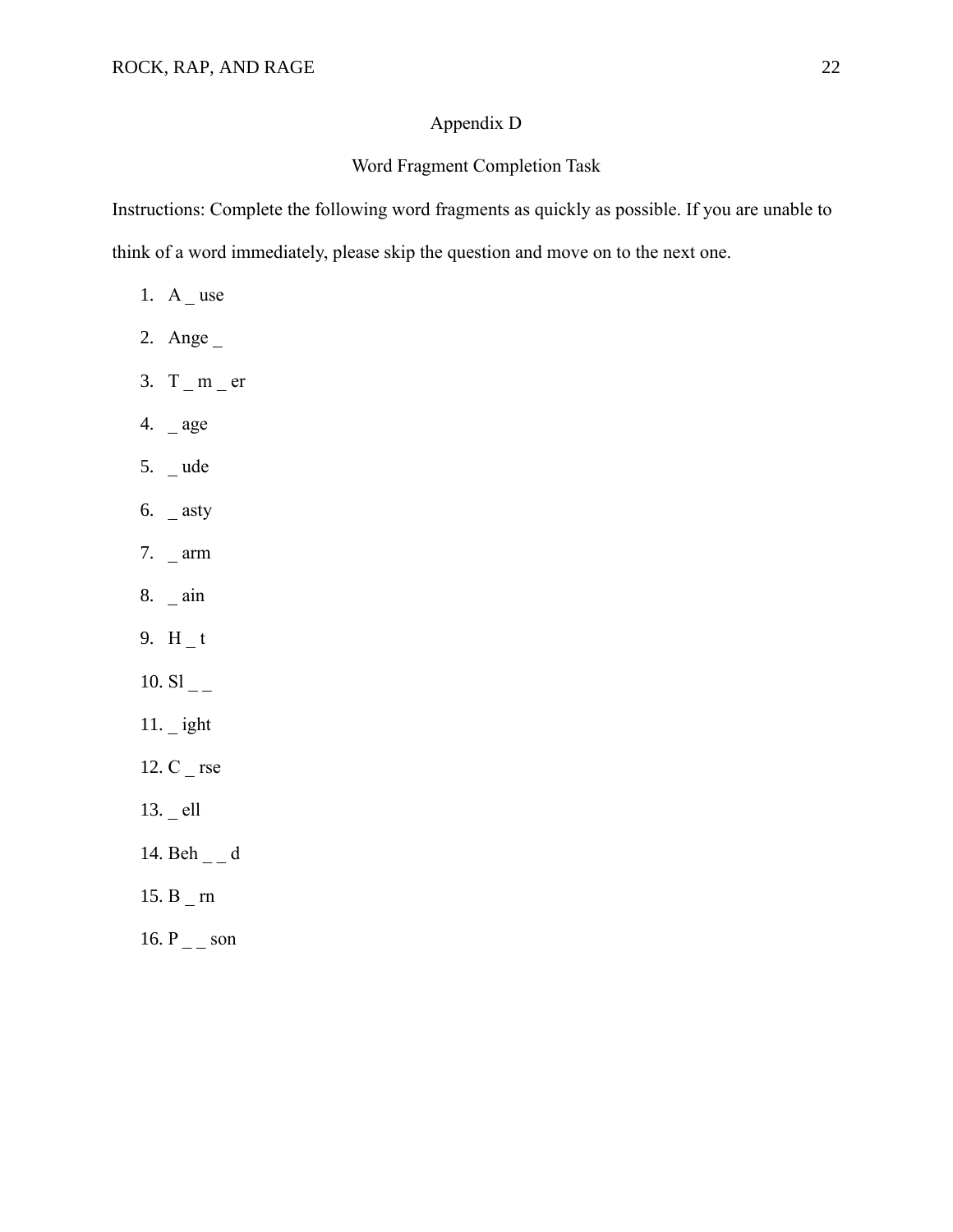#### Appendix E

## Trait Anger Scale (TAS)

A number of statements that people have used to describe themselves are given below. Read the statements below and indicate how you *generally* feel by placing the appropriate number next to each item.

> 1=Almost never 2= Sometimes 3= Often 4= Almost always

\_\_\_ 1. I have a fiery temper.

2. I am quick tempered.

- \_\_\_ 3. I am a hotheaded person.
- 4. I get annoyed when I am singled out for correction.
- 5. It makes me furious when I am criticized in front of others.
- \_\_\_ 6. I get angry when I'm slowed down by others' mistakes.
- 7. I feel infuriated when I do a good job and get a poor evaluation.
- \_\_\_ 8. I fly off the handle.
- \_\_\_9. I feel annoyed when I am not given recognition for doing good work.
- \_\_\_ 10. People who think they are always right irritate me.
- 11. When I get mad, I say nasty things.
- \_\_\_ 12. I feel irritated.
- 13. I feel angry.
- 14. When I get frustrated, I feel like hitting someone.
- 15. It makes my blood boil when I am pressured.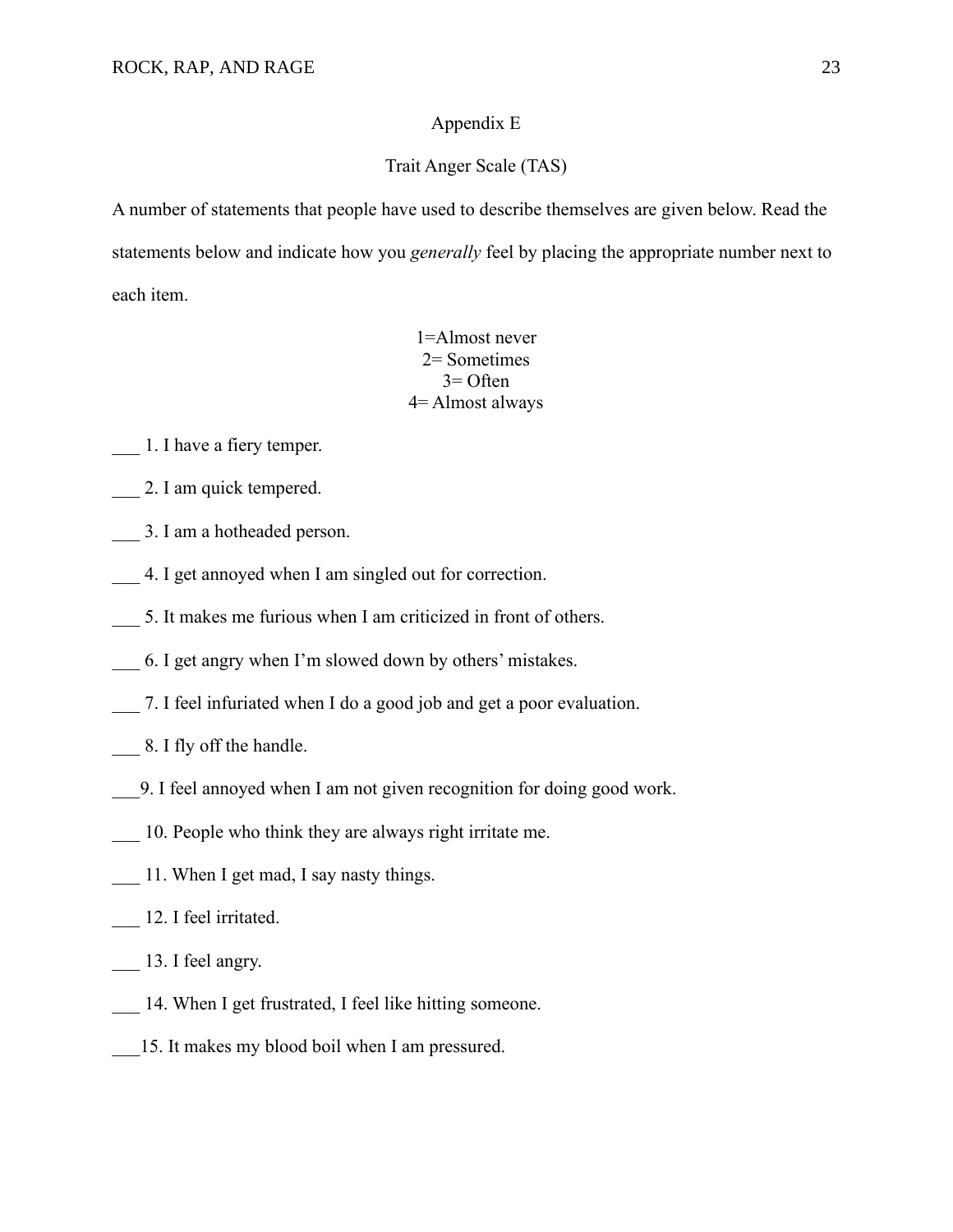## Appendix F Mood Questionnaire

Please answer the following questions to indicate how you *currently* feel.

- 1. At this moment, I feel:
	- a. Very contented
	- b. Contented
	- c. Somewhat Contented
	- d. Neither contented nor discontented
	- e. Somewhat discontented
	- f. Discontented
	- g. Very discontented
- 2. At this moment, I feel:
	- a. Very agitated
	- b. Agitated
	- c. Somewhat Agitated
	- d. Neither agitated nor calm
	- e. Calm
	- f. Very calm
- 3. At this moment, I feel:
	- a. Very tired
	- b. Tired
	- c. Somewhat tired
	- d. Neither tired nor awake
	- e. Awake
	- f. Very awake